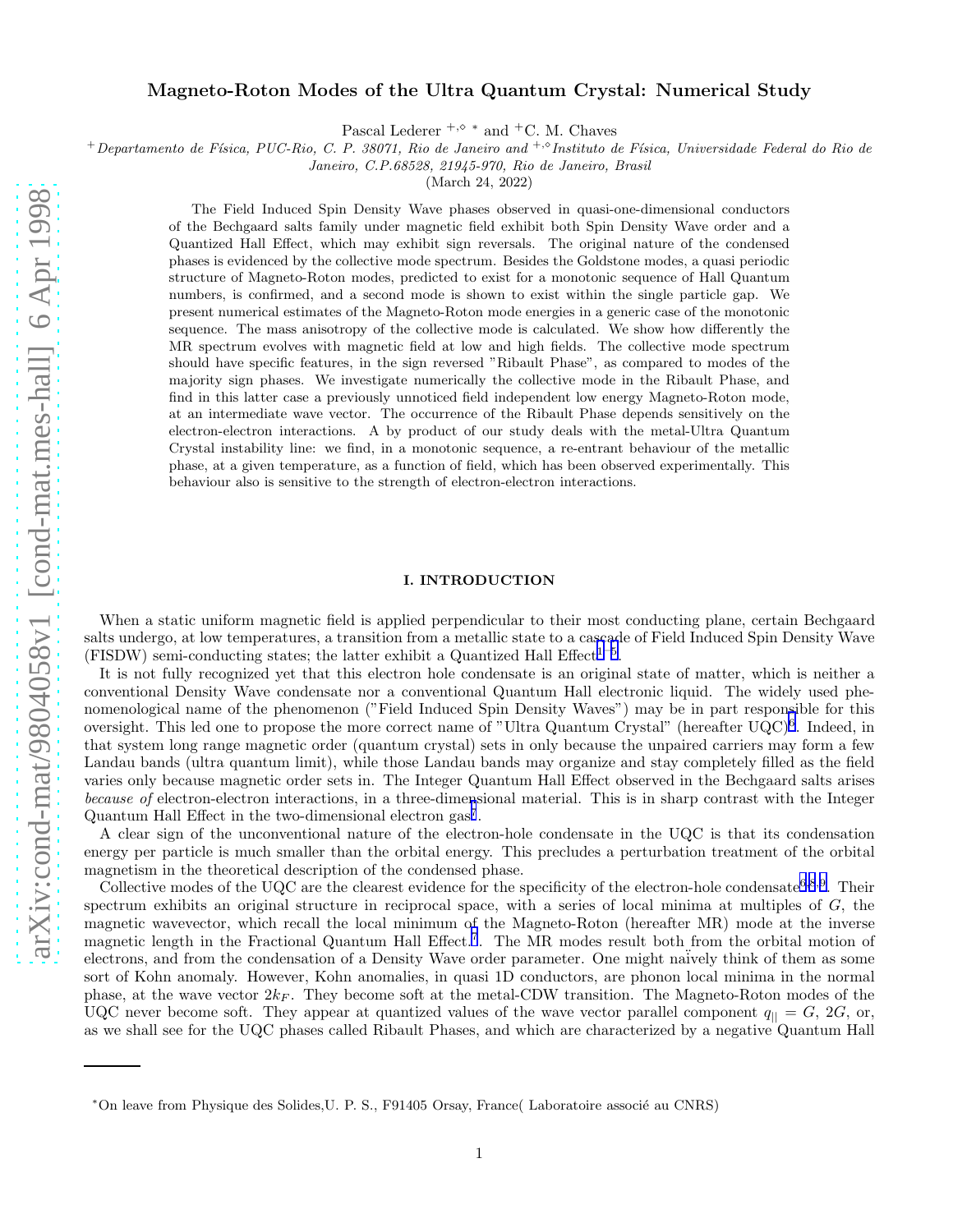number, at  $nG$ , with  $n = 4$  to 11. G is from three to two orders of magnitude smaller than  $k_F$ , depending on the magnetic field intensity: it does not relate to the Fermi Surface, but to the Quantum Hall Effect. It is equal to the change of wave vector from sub-phase to sub-phase and not to the subphase Density Wave wavevector.

It is a historical fact that, probably because of the advent of high temperature superconductivity, the experimental and theoretical effort about the UQC has slowed down considerably since 1986. In particular no experimental study has been published to test the theory of MR modes in the UQC, most of which dates back to 1987. Practically no theoretical progress either has been recorded since the first papers in  $1987^6$  $1987^6$  and  $1988^8$  $1988^8$  $1988^8$ .

Another plausible reason for the lack of experimental effort about the UQC collective modes is the lack of theoretical understanding, until recently, of the Quantum Hall sign inversion phenomenon, the so called Ribault anomaly. The latter was discovered early on<sup>[10](#page-16-0)–[12](#page-16-0)</sup>, and was thought by some to be incompatible with the theory of the "usual" monotonic Quantum Hall Effect and UQC cascade phase diagram.

As will be discussed further on, the Ribault anomaly is now believed to be understandable within the same theoretical scheme, the "Quantum Nesting Model"(QNM), that allows to understand a good deal of the UQC phenomenology[13](#page-16-0). As a result, the other theoretical predictions of the QNM should be taken seriously and allowed to be tested experimentally in a detailed fashion.

This paper aims at bridging a gap between the theoretical state of affairs on the UQC collective modes, and the need for detailed quantitative predictions which could, and should, be compared to experiments. For instance, estimates of MR energies relative to the single particle gap, predictions about evolution of collective mode energies with magnetic field, estimates of MR effective mass anisotropy, were non existent until now.

We consider also phases with *negative* quantum Hall numbers, called "Ribault Phases", which have a qualitatively different spectrum from sub-phases with *positive* (majority sign) QHE<sup>[9](#page-16-0)</sup>. In the negative sign QHE phase, MR have different (larger) wave vectors, different (larger) energies, and different field dependences when compared to the MR modes of the majority sign phases. Phases neighbouring the Ribault Phases, either in parameter space or in energy were predicted to have MR spectra intermediate between those of the normal phases and those of Ribault Phases.

For the first time detailed numerical estimates of the MR modes (within the Random Phase Approximation (RPA)) in the Ribault Phases, and the neighbouring phases are given, based on model parameter values which describe well the Bechgaard salts. In addition, with the particular set of parameters studied here, a new feature, previously unnoticed, emerges: a third MR mode, with lower energy (in most parts of the phase diagram) and almost no field dependence is predicted and computed. Furthermore, this study also reveals a large sensitivity of the sign reversal phenomenon to the strength of electron-electron interactions.

In order to compute the collective mode energies of the ordered phases, a first step deals with the computation of the metal-UQC instability line. This has yielded an interesting by-product: we have found that the QNM describes, on some occasions, a rentrance of the metallic phase at fixed temperature, as a function of magnetic field  $H$ , which is a well established experimental fact<sup>[14](#page-16-0)</sup>. This rentrance was thought until now to be out of reach of the QNM.

Our paper is organised as follows: section II summarizes known results on the physics of Bechgaard salts under magnetic field. In section III we describe the results about the metal-UQC instability line; we emphasize the sensitivity of the phase diagram to the electron-electron interaction strength, in particular as regards the sign inversion phenomenon. We also discuss the re-entrant behaviour mentionned above. A summary of FISDW collective mode theory is given in section IV. New results on collective modes are described in section V which is divided in two parts: one describes the MR spectrum for the usual monotonic sequence of Quantum Hall phases, and shows how, as the field intensity is stepped up, UQC phases lose their field independent MR modes, and go over at high fields to a low energy excitation spectrum similar to that of a perfectly nested Spin Density Wave. The second part of section V gives the corresponding results for "Ribault Phases" (phases with Quantum Hall Effect sign inversion). We show there that the spectrum of MR modes exhibits qualitatively different features as compared to the monotonic sequence case. The same subsection also discusses the features of the MR spectrum in phases neighbouring the Ribault Phase in parameter space. A summary of the results and a discussion of their meaning is given in the Conclusion.

# II. SUMMARY OF ULTRA QUANTUM CRYSTAL PHYSICS

Here we recall in more details some aspects of the physics of Bechgaard salts, and of their behaviour under magnetic field.

Organic conductors of the Bechgaard salts family,  $(TMTSF)_{2}X$  where  $TMTSF =$  tetramethylselenafulvalene are quasi-one-dimensional (quasi-1D) systems. The typical hierarchy of their transfer integrals is:  $t_a = 3000K$ ,  $t_b = 300K$ ,  $t_c = 10K$ . In three members of this family  $(X = ClO<sub>4</sub>, PF<sub>6</sub>, ReO<sub>4</sub>)$ , the metallic phase is destroyed by a moderate magnetic field H applied along the c direction, perpendicular to the most conducting planes  $(a, b)$ . A cascade of magnetic phases, separated by first order transitions appears as the field intensity is stepped up: within each sub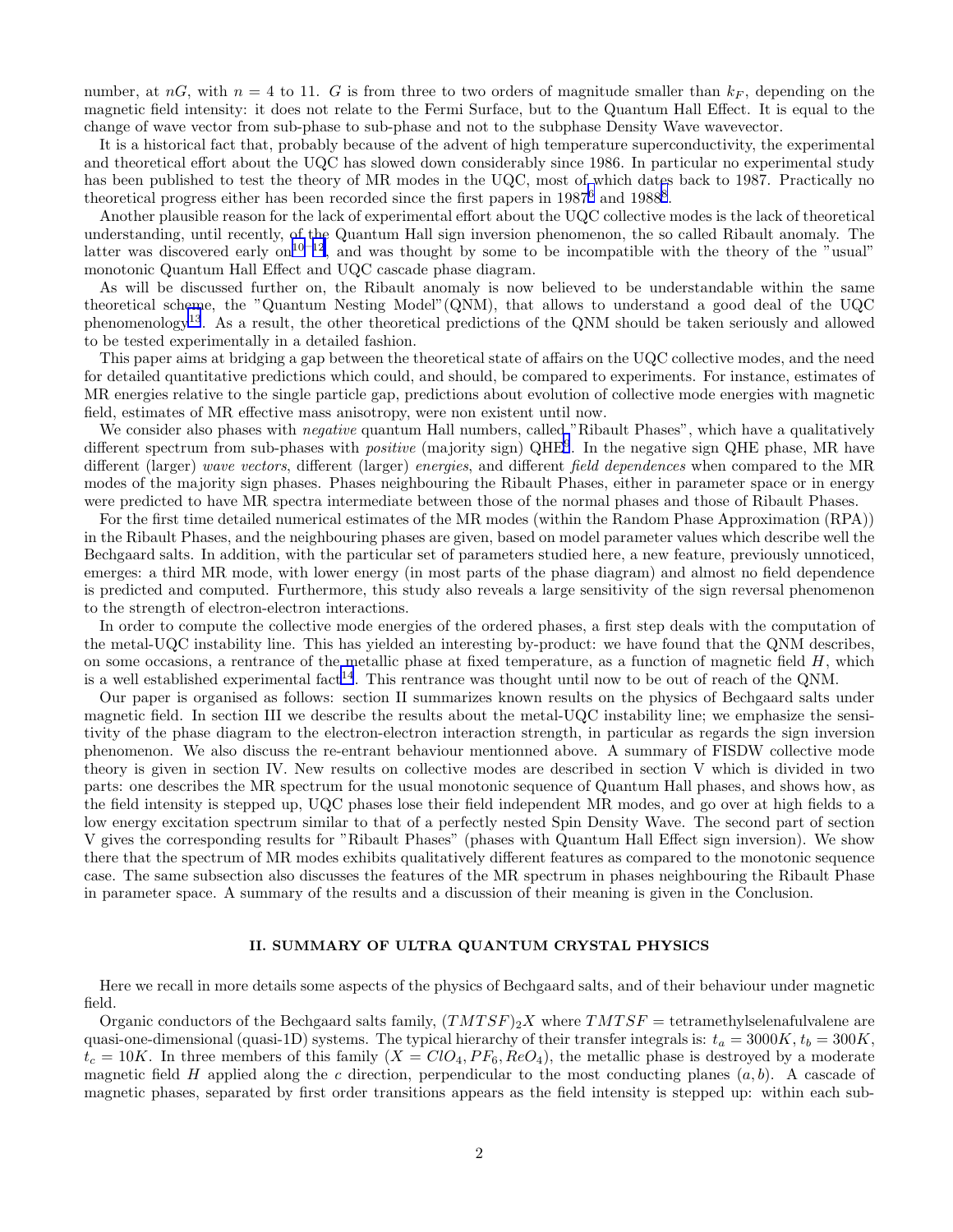<span id="page-2-0"></span>phase, a FISDW is stabilized with a peculiar electronic structure, characterized by a small number of exactly filled Landau levels (bands in fact)<sup>[4](#page-16-0)</sup>. The Landau bands are separated by a hierarchy of gaps  $\delta_n$  which oscillate with the magnetic field. The phase labelled by N is characterized by the largest gap  $\delta_N$  at the the Fermi level. A sum rule  $\Sigma_n \delta_n^2 = \Delta^2$ , connects all the gaps to the order parameter  $\Delta$ .

Each UQC sub-phase exhibits a Quantized Hall conductivity, which is the first example of a Quantum Hall Effect in a 3D system. The cascade of quantized phases results from an interplay between the nesting properties of the Fermi Surface (FS), and the quantization of electronic orbits in the field: the wave vector of the SDW varies with field so that unpaired carriers in a subphase are always organized in completed filled Landau bands. As a result the number of carriers in each subphase is quantized, and so is the Hall conductivity:  $\sigma_{xy} = 2Ne^2/\hbar^{1,4}$  $\sigma_{xy} = 2Ne^2/\hbar^{1,4}$  $\sigma_{xy} = 2Ne^2/\hbar^{1,4}$  $\sigma_{xy} = 2Ne^2/\hbar^{1,4}$  $\sigma_{xy} = 2Ne^2/\hbar^{1,4}$ .

The condensation of the UQC phases results from the peculiar electronic structure of open Fermi Surface metal under magnetic field: because of Lorentz force, the electronic motion becomes periodic and confined along the high conductivity direction of the chains  $(a \text{ direction})^2$  $(a \text{ direction})^2$ .

The periodic orbital motion of the electrons in real space is characterized by a wave vector  $G = eHb/\hbar$ , b being the interchain distance. The orbital wavelength  $x_0$  is such that the flux threading the space between two organic chains over a length  $x_0$  is one flux quantum  $\phi_0$ . As a result, the static bare susceptibility of the normal phase,  $\chi_0(\mathbf{Q})$ can be expressed as a sum over weighted strictly 1D bare susceptibilities which diverge at quantized values of the longitudinal component of the wave vector  $Q_{n,||} = 2k_F + nG^{3-5}$  $Q_{n,||} = 2k_F + nG^{3-5}$  $Q_{n,||} = 2k_F + nG^{3-5}$  $Q_{n,||} = 2k_F + nG^{3-5}$  $Q_{n,||} = 2k_F + nG^{3-5}$ . The largest divergence signals the appear SDW phase with quantized vector  $Q_{N,||} = 2k_F + NG$ .

It is important to realize that the periodic electronic motion along the a direction is manifest in a particular choice of gauge, the Landau gauge, when  $\mathbf{A_1} = (0, Hx, 0)$ . With this choice, under the Peierls-Onsager substitution, the transverse electronic dispersion relation (which is periodic in  $k_yb$ ),  $\epsilon_{\perp}(k_yb, k_zc)$ , becomes  $\epsilon_{\perp}(k_yb - eHbx/\hbar, k_zc)$  $\epsilon_{\perp}(k_yb - Gx, k_zc)$ , i. e. a periodic one-electron potential along a. With a different choice of gauge, say  $\mathbf{A_2} =$  $(-Hy, 0, 0)$ , the single electron Schrödinger equation is completely different, and no periodic potential appears along a, although the electronic spectrum is unchanged. This gauge dependent formulation is familiar for problems of orbital magnetism. In any particular choice of gauge, the potential vector breaks translational symmetry in a particular way, and single electron wave functions are gauge dependent. Energy spectra and macroscopic response functions are gauge independent.

The Quantized Nesting Model  $(QNM)^5$  $(QNM)^5$  describes most of the features of the phase diagram in a magnetic field. It has been shown recently to explain the experimental observation of the Hall plateaux sign reversal when the field varies<sup>[13](#page-16-0)</sup>. Most plateaux exhibit the same sign. (By convention we will refer to these plateaux as positive ones). The sign reversal has been discovered by Ribault in  $(TMT S F)_{2} ClO_{4}$  under certain conditions of cooling rate<sup>[10](#page-16-0)</sup>. Negative plateaux have been reproduced and also found in  $(TMTSF)_{2}PF_{6}$  where their existence depends crucially on pressure<sup>[11](#page-16-0),[12](#page-16-0),[15](#page-16-0)</sup>. Recently, Balicas et al<sup>[15](#page-16-0)</sup> have shown that there exists a range of pressure for which, in the  $PF_6$  salt, the sequence of observed plateaux when the field decreases can be identified with the quantum numbers  $N = 1, 2, -2, 3, 4, 5, 6, 7$ . A more ancient experiment has shown a sequence of phases  $N = 1, 2, -2, 4, -4, 5, 6^{12}$  $N = 1, 2, -2, 4, -4, 5, 6^{12}$  $N = 1, 2, -2, 4, -4, 5, 6^{12}$ . Hereafter, we will refer to the UQC Phase with negative Hall number as "Ribault Phases".

Zanchi and Montambaux<sup>[13](#page-16-0)</sup> have shown that the negative plateaux can be understood within the QNM assuming the dispersion relation in the normal phase to be:

$$
\epsilon(\mathbf{k}) = v_F(|k_x| - k_F) + \epsilon_{\perp}(\mathbf{k}_{\perp}),
$$
  
\n
$$
\epsilon_{\perp}(\mathbf{k}_{\perp}) = -2t_b \cos k_y b - 2t_c \cos k_z c - 2t'_b \cos 2k_y b
$$
  
\n
$$
-2t_3 \cos 3k_y b - 2t_4 \cos 4k_y b
$$
\n(2.1)

 $\epsilon(k_{\perp})$  is a periodic function which describes a warped FS. With  $t_3 = t_4 = 0$ , Eq.(2.1) cannot lead to sign reversals, as  $sign(N) = sign(Q_{\parallel} - 2k_F) = sign(t'_b)^{13}$  $sign(N) = sign(Q_{\parallel} - 2k_F) = sign(t'_b)^{13}$  $sign(N) = sign(Q_{\parallel} - 2k_F) = sign(t'_b)^{13}$ . Small values of  $t_3 \simeq 2t'_b = 2K$ , and  $t_4 = 2K$ , however, are sufficient to account for the experimental results of Balicas et al. (A slightly different explanation for the negative Hall Effect phases has been put forward recently, based on the consideration of Umklapp terms<sup>[16](#page-16-0)</sup> and a non-zero  $t_4$  term. We will not consider the Umklapp terms in this work.)

In Eq.(2.1), the only parameters which are not determined yet by experiments are  $t_3$  and  $t_4$ . Those parameters certainly exist as a correction to the linearized form of the dispersion relation along a, and they have to be small compared to  $t'_b \simeq 10K$ .

The normal metal-FISDW instability line  $T_{cN}(H)$  is given by:

$$
\chi_0(\mathbf{Q}, T_{cN}, H) = \Sigma_n I_n^2(Q_\perp) \chi_0^{1D}(Q_{||} - 2k_F - nG, T_{cN}) = 1/\lambda
$$
\n(2.2)

 $\lambda$  is the electronic interaction constant. Eq.(2.2) exhibits the structure of  $\chi_0$  as the sum of one dimensional terms  $\chi_0^{1D}$  shifted by the magnetic field wave vector  $G = eHb/\hbar$ .  $\chi_0^{1D} \propto -\ln(\max\{v_F(2k_F - q), T\}/\epsilon_F)$ . In Eq. (2.2), the coefficient  $I_n$  depends on the dispersion relation and H: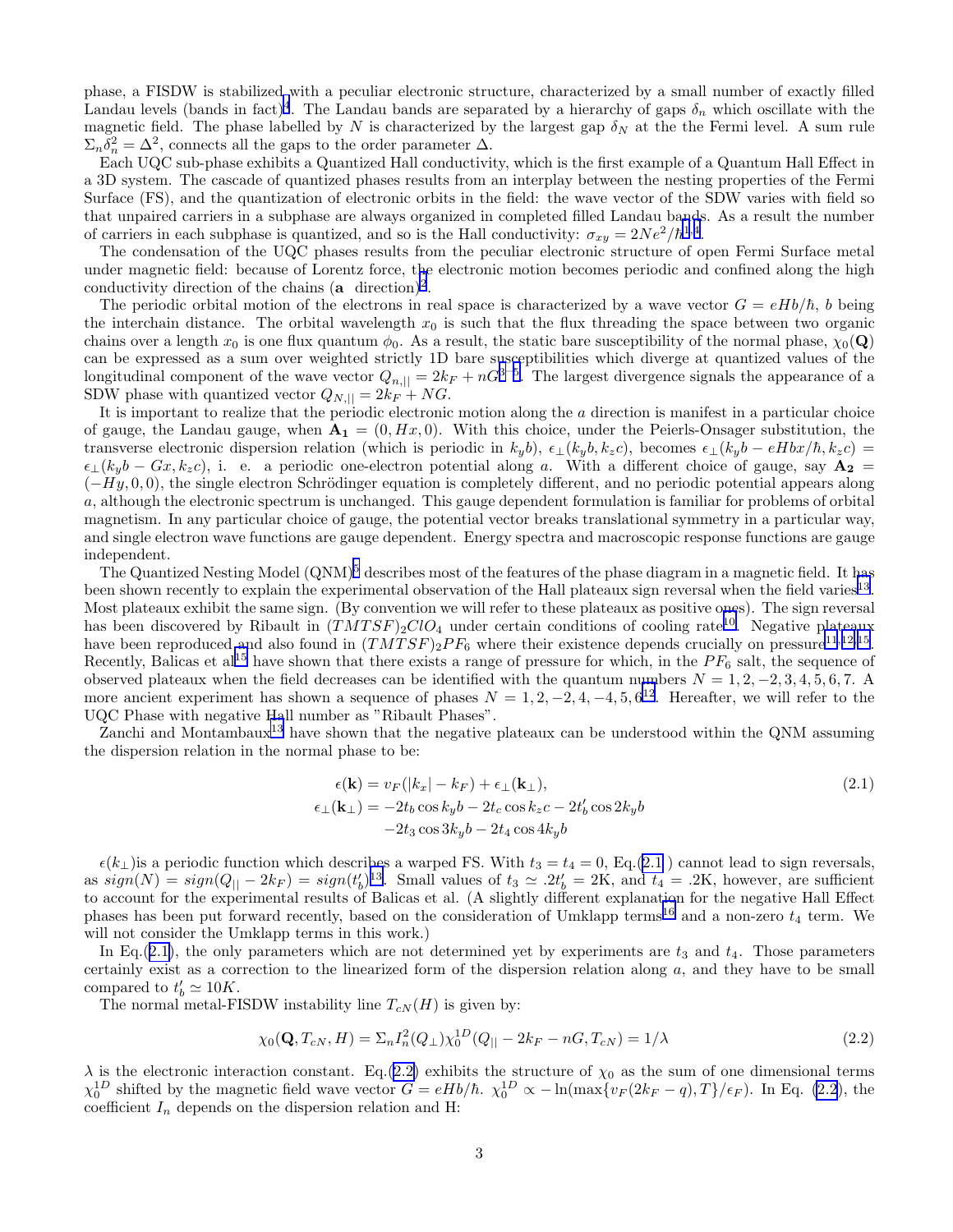$$
I_n(Q_\perp) = \langle \exp i \left[ T_\perp(p + Q_\perp/2) + T_\perp(p - Q_\perp/2) \right] + np \right] \rangle \tag{2.3}
$$

<span id="page-3-0"></span>where  $T_{\perp}(p) = (1/\hbar\omega_c) \int_0^p \epsilon_{\perp}(p') dp'$  and  $\lt ...$  > denotes the average over p.

## III. THE METAL-UQC INSTABILITY LINE

#### A. The sequence of UQC phases

Eq.([2.2\)](#page-2-0) allows to compute the metal-UQC instability line. We show here that it is not sufficient, to determine the sequence of UQC phases, to examine the maxima of  $\chi_0(\mathbf{q})$  as a function of q at different fixed temperatures. This remark is especially meaningful in the description of the sign inversion phenomenon: depending on the value of  $\lambda$  in ([2.2\)](#page-2-0) different sequences of UQC phases emerge.

Define  $T_{\infty}$  as the FISDW ordering temperature in infinite field. In the latter case  $I_n^2 = \delta_{n,0}$  and  $\chi(q_{\parallel} =$  $2k_F, q_{\perp=\pi/b} \propto \ln 2\gamma E_0/\pi T$ . From Eq.([2.2\)](#page-2-0), we have  $T_{\infty} = (2\gamma/\pi)E_0 \exp(-1/\lambda)$ . ( $\gamma$  is Euler's constant and  $E_0$ a high energy cut-off).  $T_{\infty}$  is equal to the ordering temperature for the perfectly nested Fermi Surface at any field (i. e. when  $t'_b = 0$ ). For a given value of the cut-off parameter  $E_0$ , changing  $\lambda$  is equivalent to changing  $T_{\infty}$ . It is clear from Eq.[\(2.2\)](#page-2-0) that the instability line results from the largest solution  $T_{cN}$  at a given field, among all solutions obtained by varying q. Now define a generalized instability temperature  $T_{N\pm m}(\pm q_{\perp})$  as a lower temperature solution, i. e. one that corresponds to a larger free energy than the physical one; it corresponds, at a given field, to a different wave vector from that of the actual instability; for any integer m such that  $q_{\parallel} - 2k_F = (N + m)G$ , a whole family of solutions is obtained by varying  $q_{\perp}$ :

$$
\frac{T_{N\pm m}}{T_{\infty}} = \exp\left[\sum_{n\neq 0} \frac{I_{N\pm m+n}^2(Q_{\perp}^N \pm q_{\perp})}{I_{N\pm m}^2(Q_{\perp}^N \pm q_{\perp})}\ln\left(\frac{\pi T_{\infty}}{2\gamma |n|\omega_c}\right)\right]
$$
(3.1)

In Eq.(3.1), we have used the sum rule:  $\Sigma_n I_n^2 = 1$ . Eq.(3.1) is valid for all  $k_B T < \hbar \omega_c$ . For  $m = 0$  and  $q_{\perp} = 0$ ,  $T_{N\pm m} = T_{cN}$ , the ordering temperature for the Nth subphase. For  $m \neq 0$ ,  $T_{N\pm m}(q_{\perp})$  generalizes the definition of the critical temperatures on either side of phase N in the  $(T, H)$  plane.  $T_{N\pm m}(q_{\perp})$  are at most equal to the virtual transition lines  $T_{N\pm m}$  which can be drawn in the Nth subphase part of the phase diagram<sup>[6](#page-16-0)</sup>. In the  $(T, H)$  plane, there is an infinite number of continuous lines crossing the phase diagram. The upper limit of this family is the actual (continuous non analytic) transition line from the normal metal to the UQC; this line coincides piecewise with the transition lines labelled by the successive integers describing the Quantum Hall conductivity<sup>[17](#page-16-0)</sup>.

It is clear from inspection of Eq.(3.1) that  $T_{cN}$  does not scale with  $T_{\infty}$ , since the ratio  $T_{cN}/T_{\infty}$  on the left hand side of Eq.(3.1) depends on  $T_{\infty}$  through the argument of the logarithms on the right hand side. The variation of the ratio  $T_{cN}/T_{\infty}$  with  $T_{\infty}$  is complicated, with no clear tendency emerging at first sight because the coefficients  $I_{N\pm m}$ have an oscillating behaviour as a function of their arguments  $t_i/\hbar\omega_c$ . Numerical results exhibit a rather sensitive dependence of the Quantum Hall sequence and of its sign changes with  $T_{\infty}$ , which is one of the new results of this paper.

 $T_{\infty}$  is not a free parameter: in our case, we are interested in a metallic ground state in the absence of field, therefore it cannot exceed  $t'_b/k_B$ , where  $t'_b$  violates the perfect nesting condition.  $t'_b$  has to exceed the value of the zero field SDW ordering temperature of the perfect nesting case, which is precisely equal to  $T_{\infty}$ .

The results of the numerical analysis for the transition line for different values of  $T_{\infty}$  are shown on Fig.[\(1](#page-4-0)) and Fig.([2\)](#page-4-0) for two different choices of the parameters  $t_3$  and  $t_4$ .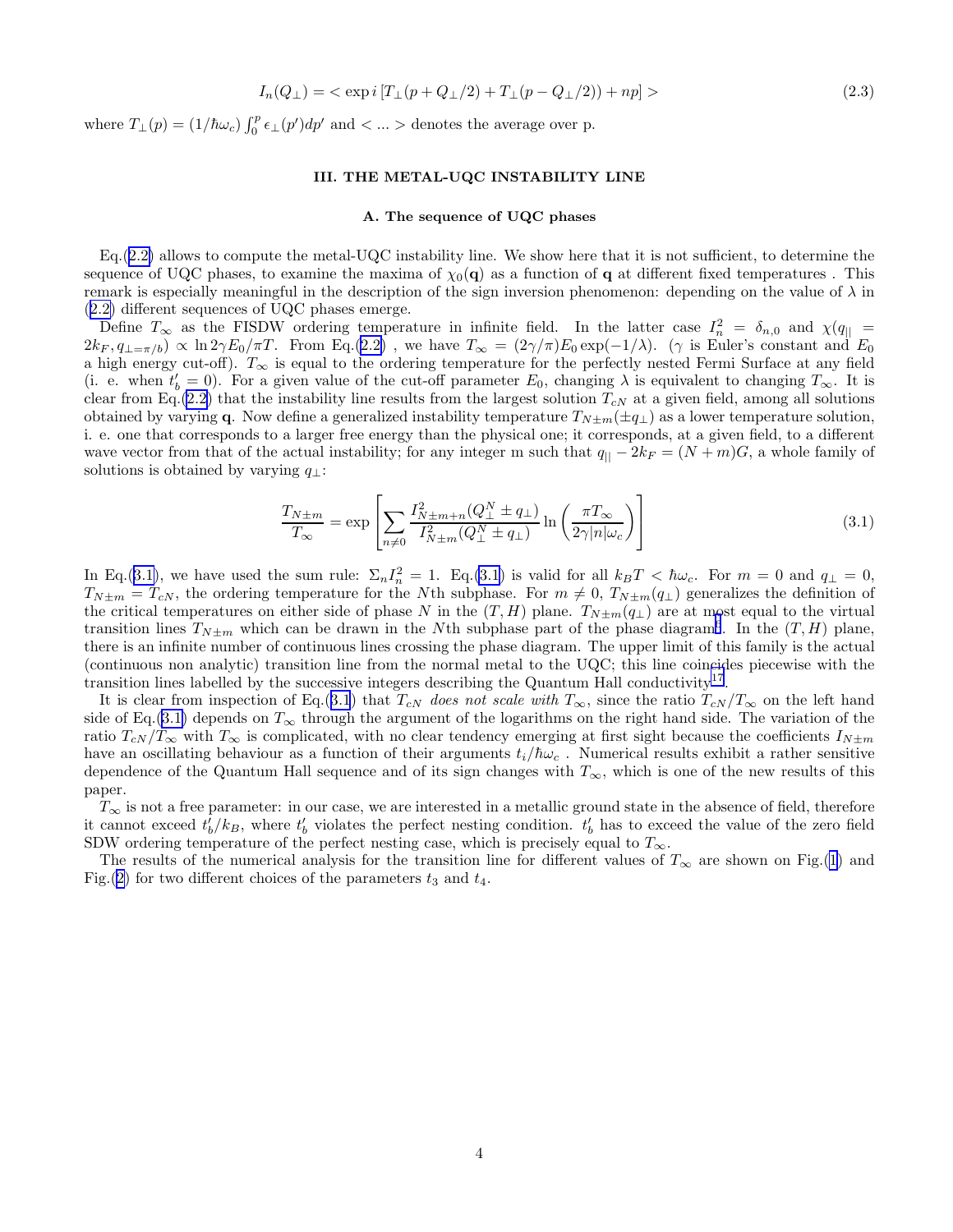<span id="page-4-0"></span>

FIG. 1. Metal-FISDW instability line  $T_{cN}$  as a function of field for  $T_{\infty} = 6.44K$ . The values of the small parameters  $t_3 = 3K$ and  $t_4 = .3K$  are the same in Fig.(1) and Fig.(2). Notice the absence of phase  $N = 3$ .



FIG. 2. Metal-FISDW instability line  $T_{cN}$  as a function of field for  $T_{\infty} = 2K$ . Substantial changes in the FISDW sequence of phases are observed in comparison with Fig.(1). The sequence of phases is monotonic (positive). The values of the small parameters  $t_3 = 3K$  and  $t_4 = .3K$  are the same in Fig.(1) and Fig.(2)

The dependence of the phase diagram is particularly clear when  $t_3, t_4$  are both small compared to  $t'_b$ , as they should. In this latter case, the sign inversion phenomenon disappears altogether when  $T_{\infty}$  is changed by a factor 3, should. from  $T_{\infty} = 6.44$ K to  $T_{\infty} = 2$ K. The former value was used in previous work<sup>[19](#page-16-0)</sup> (see Fig.(1)). There is no sign inversion phenomenon when  $T_{\infty} = 2$  K, while the sequence of phases for  $T_{\infty} = 6.44$  K is :  $-4, 6, 5, 4, -2, 2, 1$ . Note that phase −4 becomes stable, when the field increases, before phases 6 and 5, an unusual inversion of Hall number absolute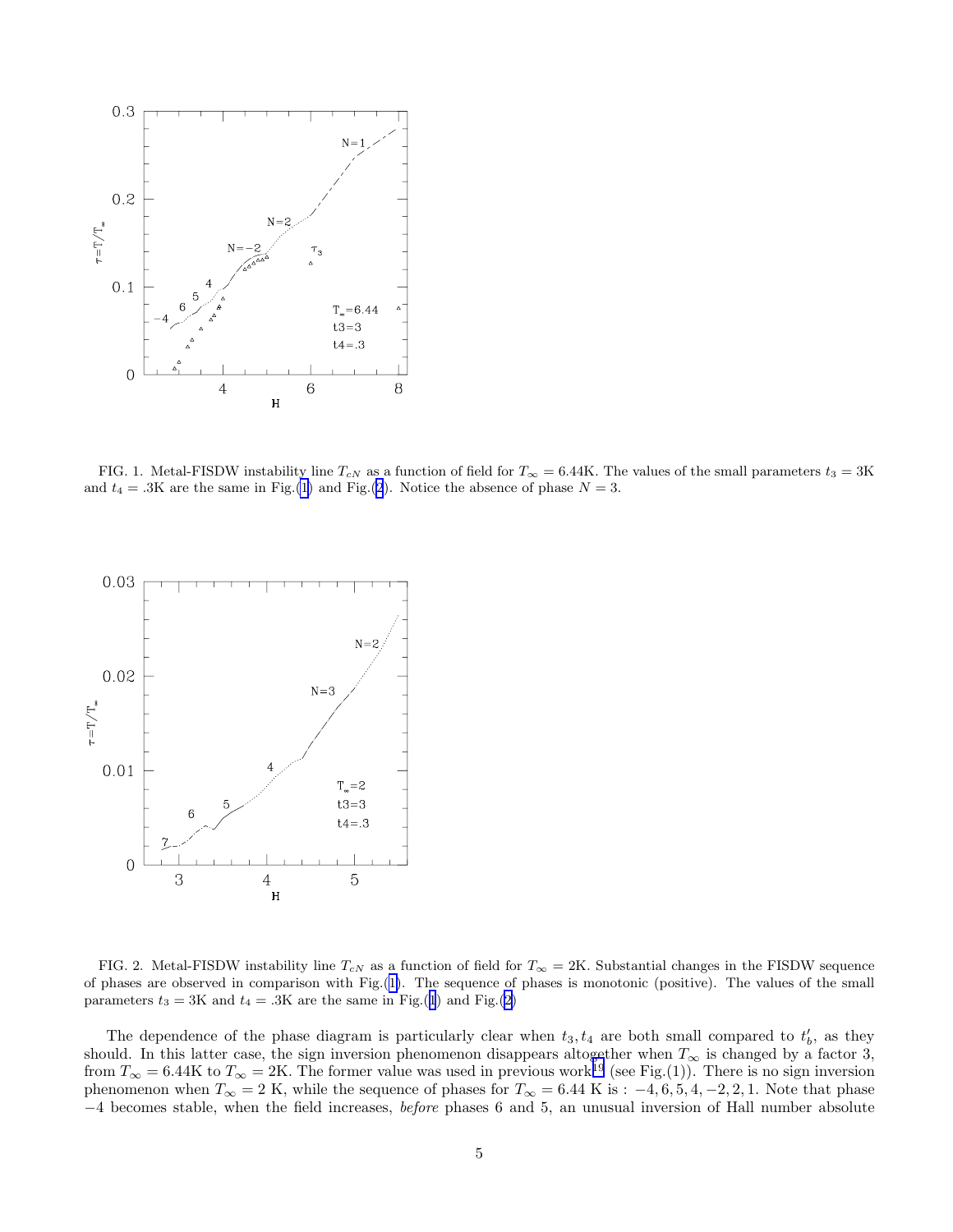magnitude which has not yet been observed experimentally. Note also that the decrease of  $T_{\infty}$  by a factor 3 triggers a decrease of ordering temperatures by roughly two orders of magnitude between  $H = 2.8$  T and  $H = 5.3$  T.

For the choice of values  $t_3 = 7$  K and  $t_4 = .025$  K (taken from the literature<sup>[13](#page-16-0)</sup>), the phase diagram also exhibits large changes upon a change of  $T_{\infty}$  from 6.44 K to 9 K. See Fig.(3) and Fig.(4). The sequence of phases 5, -4, 3, -2, 2, 1 obtained at  $T_{\infty} = 9$  K changes to the following: 5, -4, 4, 3, -2, 2, 1 when  $T_{\infty} \to 6.44$  K: all other things equal, the change of  $T_{\infty}$  by less than 30% triggers the disappearance of phase 4, as well as changes of ordering temperatures by 600% to 200%.



FIG. 3. Metal-FISDW instability line  $T_{cN}$  as a function of field for  $T_{\infty} = 6.44K$ . Substantial changes in the FISDW sequence of phases are observed in comparison with Fig.([1](#page-4-0)). The values of the parameters  $t_3 = 7K$  and  $t_4 = .025K$  are the same in Fig. $(3)$  and Fig. $(4)$ 



FIG. 4. Metal-FISDW instability line  $T_{cN}$  as a function of field for  $T_{\infty} = 9K$ . In comparison with Fig.[\(2](#page-4-0)), phase  $N = 4$  has vanished from the phase diagram. The values of the parameters  $t_3 = 7K$  and  $t_4 = .025K$  are the same in Fig.(3) and Fig.(4)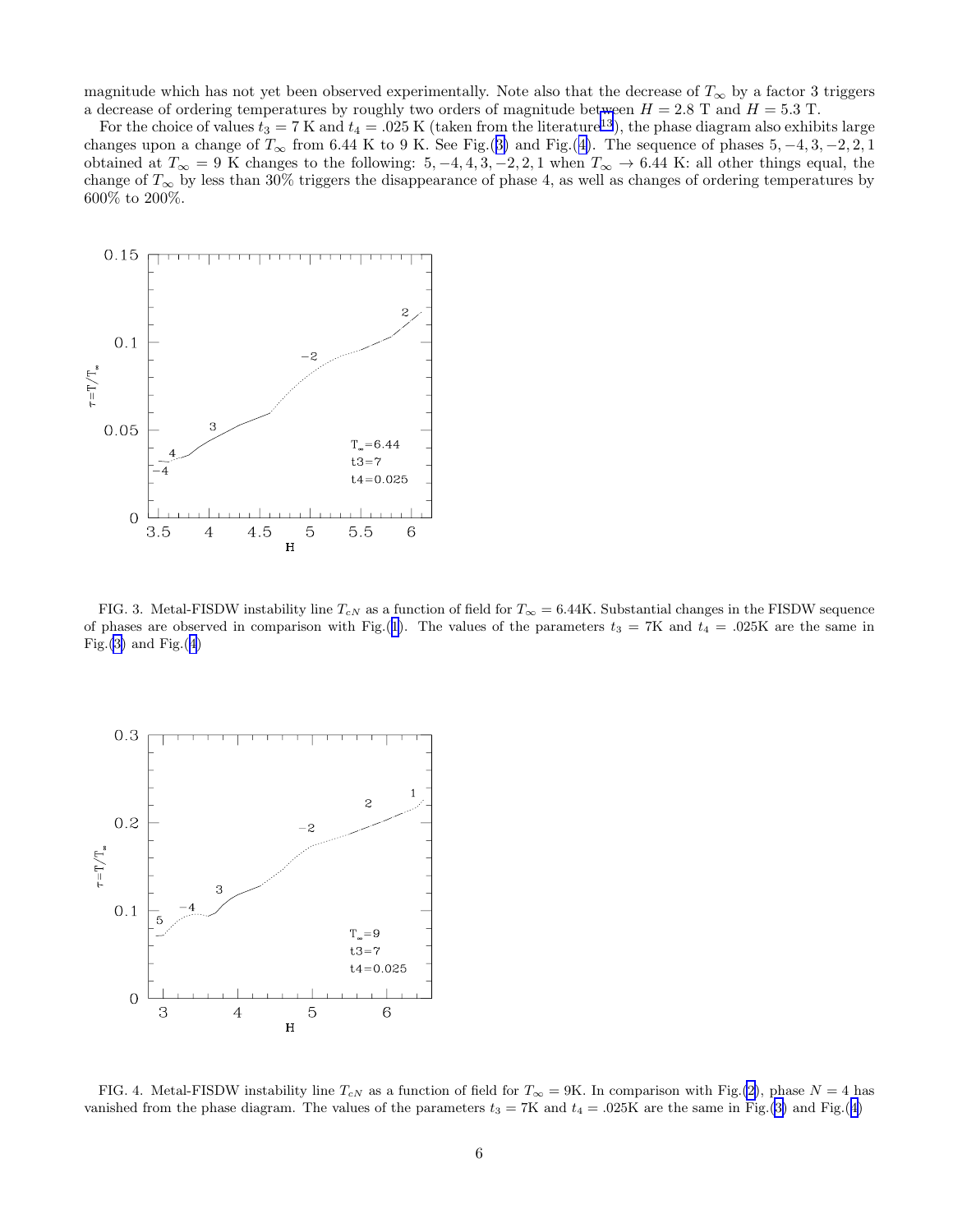The sensitivity of the phase diagram, and especially of the magnitude of the ordering temperatures on  $T_{\infty}$  is such that knowing the phase Quantum Hall number and the value of the transition temperature at a given pressure allows a rather reliable experimental value for  $T_{\infty}.$ 

#### B. Re-entrance of the metallic phase

Detailed experimental determination of the instability line has revealed that  $dT_c(H)/dH$  may change sign as a function of  $H^{14}$  $H^{14}$  $H^{14}$ . This means that the metallic phase, at a fixed temperature exhibits a re-entrant behaviour as a function of field. This feature was thought to be outside the reach of the QNM in its usual formulation for the monotonic Quantum Hall number sequence because, until now the theoretical derivations of the transition lines within the QNM with  $t_3 = t_4 = 0$  have not reproduced this feature. We have first found this behaviour in the numerical simulations with non zero values for  $t_3$  and  $t_4$ , as shown in Fig.(5). We have then studied this phenomenon as a function of  $t_3$  and  $t_4$ . The outcome of this study is that re-entrance appears already within the model with  $t_3 = t_4 = 0$ , within the framework of the monotonic sequence of Hall numbers, as shown on Fig.(5) and Fig.([6\)](#page-7-0). It appears to depend also on the value of  $T_{\infty}$ .



FIG. 5. Re-entrance of the Metal-FISDW instability line  $T_{cN}$  as a function of field for  $T_{\infty} = 2K$ . Here  $t_3 = 3K$  and  $t_4 = .3K$ . However the re-entrant behaviour also exists within the model with zero value for both those parameters. See Fig.([6](#page-7-0))

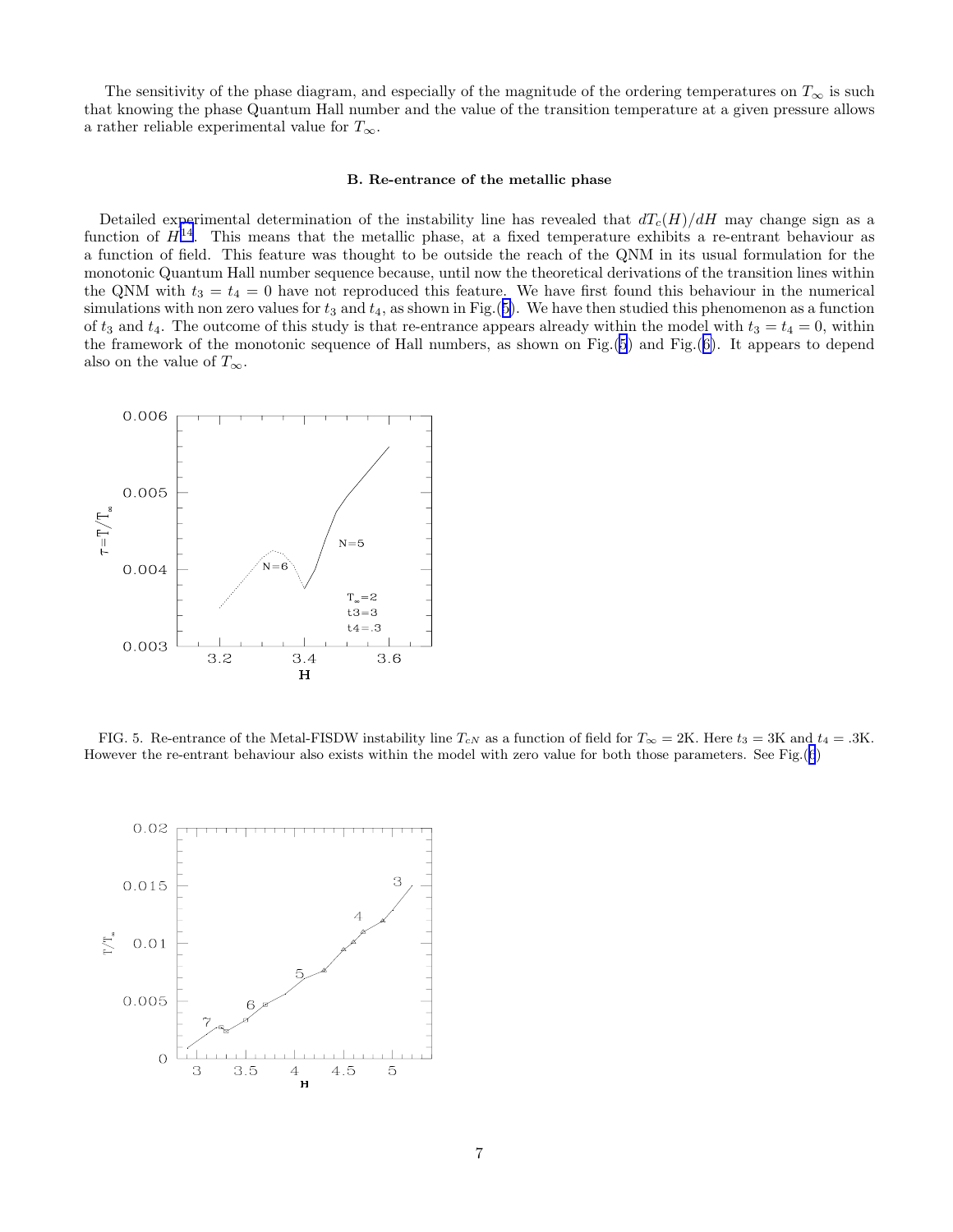# FIG. 6. Re-entrance of the Metal-FISDW instability line for  $T_{\infty} = 2K$  and  $t_3 = t_4 = 0K$

<span id="page-7-0"></span>Our conclusion about this aspect of the phase diagram is that there is nothing mysterious about the re-entrant behaviour, which is well within reach of the simplest QNM; it is a simple consequence of the general shape of the  $T_N(H)$  curves as function of field: each in turn goes through a maximum then decreases with field. If for a given N the maximum as a function of field is also the absolute maximum for all N values and for the same field, re-entrant behaviour follows.

#### IV. SUMMARY OF FISDW COLLECTIVE MODE THEORY

We now turn to the collective modes of the UQC which depend directly on the network of real and virtual transition lines defined in the last section. Using this network for the monotonic Quantum Hall sequence,  $(t_3 = t_4 = 0)$ , Lederer and Poilblanc showed that the UQC collective modes exhibit, aside from the usual Goldstone modes linear in wave vector, at least one Magneto-Roton (hereafter MR) mode within the single particle gap, located at  $q_{\parallel} = G, 2G, ...,$  $q_z = \pi/c$ , and some optimum  $q_y^{6,8}$  $q_y^{6,8}$  $q_y^{6,8}$  $q_y^{6,8}$  $q_y^{6,8}$ . Only the mode at  $q_{||} = G$  was actually proved to exist. Together with the usual Goldstone modes, it is the signature of the novel nature of the electron-hole condensate in UQC: a Spin Density Wave driven by orbital quantization and an Integer Quantum Hall system driven by electronic interactions. The MR mode is both a consequence of quasi 1D electronic periodic orbital motion, gauge invariance, and the long range crystalline order of the Field Induced Phase<sup>[8](#page-16-0)</sup>.

The physical mechanism behind the MR minimum may be described as follows: the Goldstone boson at wave vector  $q_{\parallel} = mG$ , in a usual SDW phase, is an overdamped mode, because  $mv_FG = 2m\hbar\omega_c$ , which is much larger than the single particle gap, at any value  $m \ge 1^{18}$  $m \ge 1^{18}$  $m \ge 1^{18}$ . However, a fluctuation mode, in phase N, at a wave vector mG can scatter against the self consistent periodic orbital potential (responsible for the gaps at  $\pm(k_F + mG)$ ) in the single particle dispersion relation) and shift its parallel momentum by  $|mG|$ , so as to propagate as a virtual mode with  $q_{\parallel} = 0$ , i. e. a zero energy mode! However, it is not really a zero energy mode, as it would if the periodic orbital potential was a bona fide electrostatic potential, with bona-fide Bragg reflections. In fact this virtual shift in wave vector allows the mode at  $q_{\parallel} = mG$  to propagate in a medium which is not exactly like phase N for  $q_{\parallel} = 0$ , but which is a mixture of unstable (excited) phases  $N \pm m$ . As we shall see, the closer the free energies of phases  $N \pm m$  to that of phase N, the lower the MR energy within the single particle gap.

On the other hand, once the Quantum Hall sign inversion phenomenon is explained within the QNM, at the cost of refining the description of the electronic dispersion relation, the collective mode theory derived for the monotonic UQC sequence applies directly to the "Ribault Phase", the phase with inverted Quantum Hall sign<sup>[9](#page-16-0)</sup>. This has a surprising consequence: exploiting the topology of the phase diagram in the presence of Hall Effect sign changes, one shows that the MR spectrum for the Ribault Phase −2 should be qualitatively different from the usual spectrum in the monotonic sequence case, so that the Ribault Phases are physically distinct from the majority sign UQC phases, and not just the same objects with negative carriers sign. For the particular sequence observed by Balicas et al.<sup>[15](#page-16-0)</sup>, i.e. 1, 2, -2, 3, 4, 5, 6, 7 , the differences in the -2 phase as opposed to the usual UQC subphase are the following:

- there are no MR modes with energy minimum at  $q_{\parallel} = G$  or at  $q_{\parallel} = 2G$
- there are at two MR modes with energy minimum at  $q_{\parallel} = 4G$  and  $q_{\parallel} = 5G$
- These MR modes have substantially higher energies than their usual counterparts. In particular, within the RPA, their energies are larger than half the single particle gap
- Both energy minima have a much larger field dependence than their normal counterparts
- those field dependences have opposite signs: the mode at  $q_{\parallel} = 4G$  is a decreasing function of the magnetic field, while the mode at  $q_{\parallel} = 5G$  is an increasing function of the magnetic field

Likewise, the MR spectrum of UQC phase  $N(N > 0)$  neighbouring the Ribault Phase  $-|P|$  are "contaminated" by their neighbour, with one usual MR mode at  $q_{\parallel} = G$  and one mode at larger wave vector  $q_{\parallel} = mG = (|P| + N)G$ , with large magnetic field dependence. This behaviour will be understood qualitatively from the equation for the mode energies in the following subsections; as for the modes within the Ribault phase, it is due to the dissymetry between virtual phase energies for phases  $N \pm m = N \pm (N + |P|)$  since  $N + m$  and  $N - m$  have opposite signs. Modes at G and 2G for  $N > 1$  mix virtual phases  $N \pm 1$  and  $N \pm 2$  which both have free energies nearly equal to that of phase N. In contrast, for a phase with  $N < 0$ , the mode at mG mixes a low free energy virtual phase  $N + m$   $(N + m > 0)$ with a large free energy one  $N - m$  ( $N - m < 0$ ).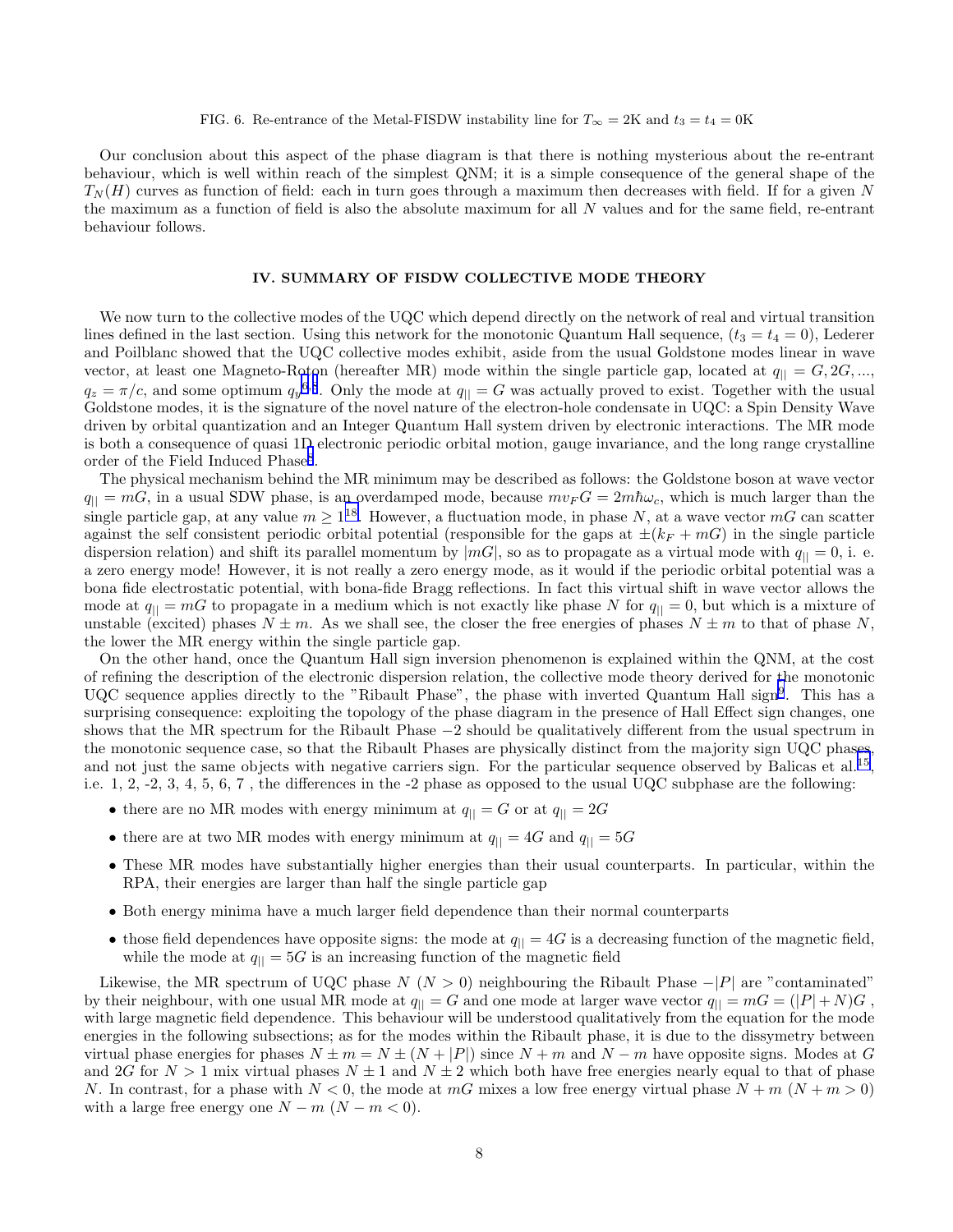#### A. The dynamic spin-spin correlation function

<span id="page-8-0"></span>Technically MR energies have been derived within the RPA<sup>[6](#page-16-0),[8](#page-16-0)</sup>, by looking at the poles of the spin-spin correlation function of the ordered phase.

This can be shown by explicit microscopic computation of the transverse dynamic spin-spin correlation function  $\chi_{+-}(q,\omega)$  in the RPA, by extending the work of Lee Rice and Anderson on collective modes in CDW phases<sup>[20](#page-16-0)</sup>. Letting

$$
\tilde{\sigma}_+ = \psi^+_{2\uparrow}(\bar{x}) \, \psi_{1\downarrow}(\bar{x})
$$

and

$$
\tilde{\sigma}_{-} = \psi_{1\downarrow}^{+}(\bar{x}) \,\psi_{2\uparrow}(\bar{x})
$$

where  $\psi_{\alpha\sigma}^+(\bar{x})$  is the creation field operator for a particle of spin  $\sigma$  on sheet  $\alpha$  of the Fermi surface, at space time coordinate  $\bar{x} \equiv (\vec{r}, t)$ ; then we can define

$$
\chi_{\alpha\beta} = -\langle T_{\tau}\tilde{\sigma}_{\alpha}(\bar{x})\tilde{\sigma}_{\beta}(\bar{x}')\rangle \qquad \alpha \neq \beta
$$

$$
\Gamma_{\alpha\alpha} = -\langle T_{\tau}\tilde{\sigma}_{\alpha}(\bar{x})\,\tilde{\sigma}_{\alpha}(\bar{x}')\rangle e^{i\alpha\vec{Q}_{N}(\vec{x}+\vec{x}')}
$$

The dynamic susceptibility in the ordered phase, as well as the off diagonal response function  $\Gamma_{\alpha\alpha}$  can be obtained within the RPA, from the non interacting response function, defined as follows

$$
\chi_{+-}^{0F}(\bar{x}, \bar{x}') = G_{22}(\bar{x}, \bar{x}') G_{11}(\bar{x}', \bar{x})
$$
  

$$
\Gamma_{++}^{0F}(\bar{x}, \bar{x}') = G_{21}(\bar{x}, \bar{x}') G_{21}(\bar{x}', \bar{x})
$$

 $G_{jj}(\bar{x}, \bar{x}')$  is the propagator for the field operator on side j of the Fermi surface.  $G_{ij}(\bar{x}, \bar{x}')$  (with  $i \neq j$ ) is the anomalous propagation in the presence of the non zero order parameter. Here 1 and 2 represent  $1 \uparrow$  and  $2 \downarrow$ . The RPA yields the following expression

i

$$
\chi_{+-}^F(\vec{Q} = \vec{Q}_N + \vec{q}, \omega) =
$$
\n
$$
\frac{\chi_{+-}^{0F}(\vec{Q}_N + \vec{q}, \omega) - \lambda \left[ \chi_{+-}^{0F}(\vec{Q}_N + \vec{Q}, \omega) \chi_{+-}^{0F}(\vec{Q}_N, \vec{q}, \omega) - \Gamma_{--}^{0F}(\vec{q}, \omega) \Gamma_{++}^{0F}(\vec{q}, \omega) \right]}{\left[ 1 - \lambda \chi_{+-}^{0F}(\vec{Q}_N - \vec{q}, \omega) \right] \left[ 1 - \lambda \chi_{+-}^{0F}(\vec{Q}_N + \vec{q}, \omega) \right] - \lambda^2 \Gamma_{--}^{0F}(\vec{q}, \omega) \Gamma_{++}^{0F}(\vec{q}, \omega)}
$$
\n
$$
\Gamma_{--}^F(\vec{q}, \omega) =
$$
\n
$$
\frac{\Gamma_{--}^{0F}(\vec{q}, \omega)}{\left[ 1 - \lambda \chi_{+-}^{0F}(\vec{Q}_N - \vec{q}, \omega) \right] \left[ 1 - \lambda \chi_{+-}^{0F}(\vec{Q}_N + \vec{q}, \omega) \right] - \lambda^2 \Gamma_{--}^{0F}(\vec{q}, \omega) \Gamma_{++}^{0F}(\vec{q}, \omega)}
$$

Those formulas are quite general. In the usual case of SDW in zero magnetic field, they simplify because of the symmetry  $\vec{q} \to -\vec{q}$ , i.e.  $\chi_{+-}^{0F}(\vec{Q}_N - \vec{q}, \omega) = \chi_{+-}^{0F}(\vec{Q}_N + \vec{q}, \omega)$ , so that

$$
\chi_{+-}^F(\vec{Q}_N+\vec{q},\omega) \pm \Gamma_{--}^F(\vec{q},\omega) = \frac{\chi_{+-}^{0F}(\vec{Q}_N+\vec{q},\omega) \pm \Gamma_{--}^{0F}(\vec{q},\omega)}{1 - \lambda(\chi_{+-}^{0F}(\vec{Q}_N+\vec{q},\omega) \pm \Gamma_{--}^{0F}(\vec{q},\omega))}
$$

The latter expression leads to the phase and amplitude modes of the SDW, once one uses the gap equation

$$
\chi_{+-}^{0F}(\vec{Q}_N,\omega=0) - \Gamma_{--}^{0F}(\vec{q}=0,\omega=0) = \frac{1}{\lambda}
$$

The simplified expression is still approximately valid, in the limit  $|\vec{q}| \ll \frac{2\pi}{x_0}$ , for the Ultra Quantum crystal. For a general  $\vec{q}$ , however, the correct collective mode equation is given by the poles of  $\chi_{+-}^F(\vec{Q}_N + \vec{q}, \omega) \pm \Gamma_{--}^F(\vec{q}, \omega)$ , i.e. by the equation

$$
\[1 - \lambda \chi_{+-}^{0F}(\vec{Q}_N - \vec{q}, \omega)\] \left[1 - \lambda \chi_{+-}^{0F}(\vec{Q}_N + \vec{q}, \omega)\right] = \lambda^2 \Gamma_{--}^{0F}(\vec{q}, \omega) \Gamma_{++}^{0F}(\vec{q}, \omega)
$$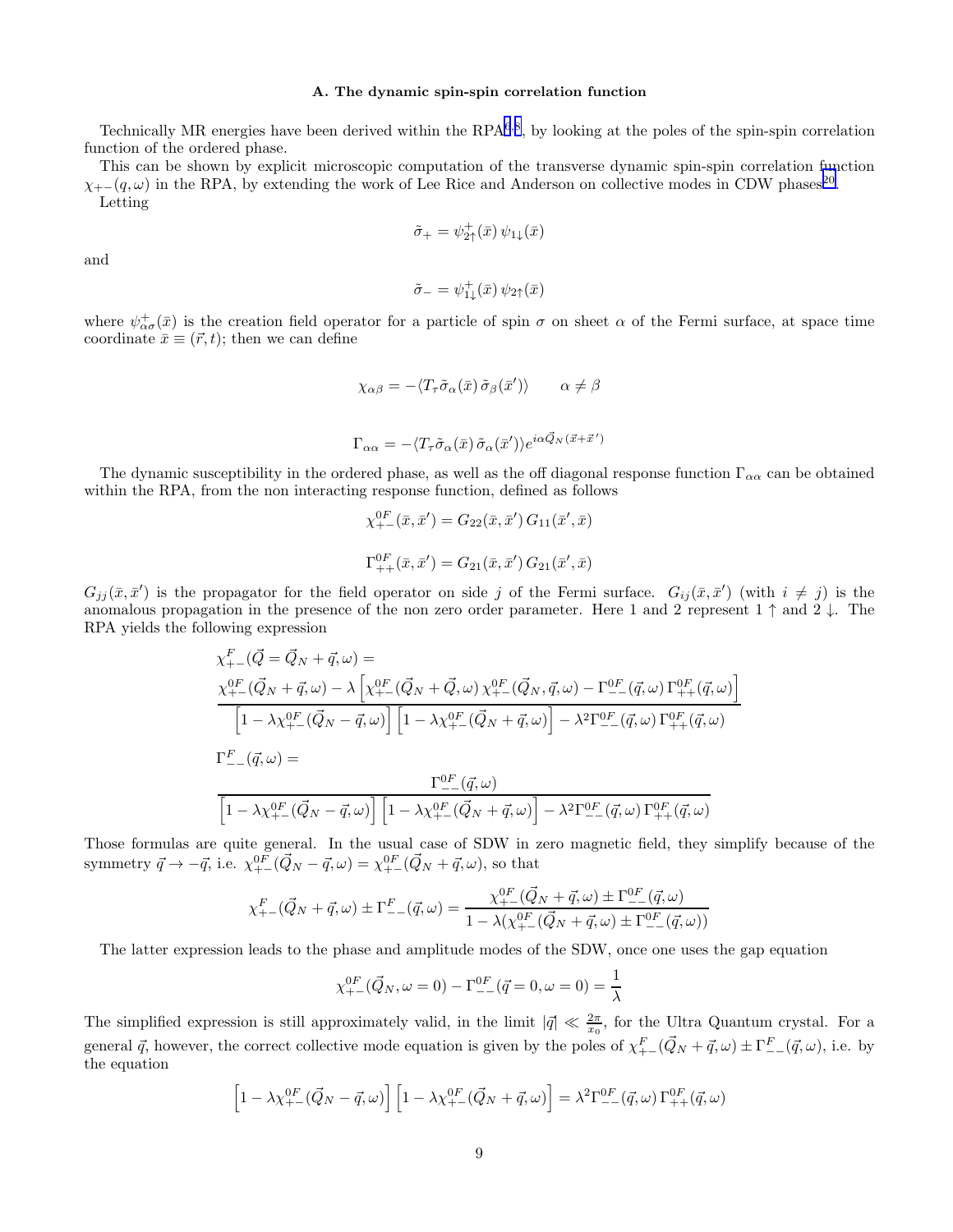#### B. Collective mode equation

<span id="page-9-0"></span>The electronic orbital motion, together with the RPA treatments of interactions, results in effective scattering potential energy terms which couple electron states with wave vector  $k_{\parallel}$  and  $k_{\parallel} + 2k_F + nG$ , (n integer) on either side of the Fermi Surface. This results in a series of gaps in the condensed phase dispersion relation<sup>[4](#page-16-0)</sup>, corresponding to the various potential scattering terms. The simplest approximation which captures the esssential physics resums to all orders the gap  $\delta_N = I_N \times \Delta$  at the Fermi level and takes all other gaps into account to second order in perturbation<sup>[6](#page-16-0),[8](#page-16-0)</sup>. The limit  $2\delta_n/\omega_c \ll 1$  is assumed to hold. Then the equation for collective modes in the UQC phase N reduces to:

$$
\left(\ln\left(\frac{2\gamma E_0}{\pi T_{N+m}}\right) - \tilde{\chi_0}(\delta,\omega)\right) \left(\ln\left(\frac{2\gamma E_0}{\pi T_{N-m}}\right) - \tilde{\chi_0}(\delta,\omega)\right) = \left(\tilde{\Gamma_0}(\delta,\omega)\right)^2\tag{4.1}
$$

where  $T_{N\pm m}$  is defined in Eq.( [3.1\)](#page-3-0), and  $q_{\parallel} = 2k_F + (m + \delta)G$ , with  $\delta \ll 1$ .

 $\tilde{\chi}_0$  and  $\tilde{\Gamma}_0$  are for  $n = 0$  the objects discussed in<sup>[20](#page-16-0)</sup> in connections with collective modes of SDW. Eq.([4.1\)](#page-8-0) finally yields, setting  $x_{N,m} = \omega(q_{\parallel}/G = m + \delta, q_{\perp})/(2\delta_N)$ , (with  $q_z = \pi/c$ ):

$$
\left(\ln\left(\frac{T_{cN}}{T_{N+m}}\right) - (x_{N,m}^2 - 1/2)h(x_{N,m})\right)\left(\ln\left(\frac{T_{cN}}{T_{N-m}}\right) - (x_{N,m}^2 - 1/2)h(x_{N,m})\right) = h^2(x_{N,m})/4\tag{4.2}
$$

with  $h(x,T) = \int_0^\infty du \frac{\tanh(\frac{\delta_N}{2T}\cosh u)}{\cosh^2 u - x^2}$ . In the limit  $T = 0$ K,  $h(x,T \to 0)$  reduces to

$$
h(x) = \frac{\sin^{-1}x}{x(1-x^2)^{1/2}}, \quad x < 1
$$

#### C. Analytical results

Define  $\epsilon_{\pm m} = (T_{cN} - T_{N \pm m})/T_{cN}$ Simple solutions are found for Eq.(4.2) in the limit that  $\epsilon_{\pm m} \ll 1$ . Then

$$
x_{N,m}^2 \simeq (\epsilon_{-m} + \epsilon_{+m})/2
$$

. Since  $\epsilon_{-m}$  and  $\epsilon_{+m}$  have roughly equal and opposite variations with magnetic field within phase N, the MR minimum is roughly field independent. In general, in most of the parameter space of a given phase,  $\epsilon_{\pm m} > .3$  except for  $m = 1$ , so that accurate results demand a numerical solution. In particular a numerical analysis is required to determine whether a solution exists or not within the single particle gap for  $m > 1$ . In order to find the lowest energy solution, one must vary the momentum transverse component in Eq.[\(3.1](#page-3-0)). However, another simple solution holds in the case that  $\epsilon_m \ll 1$ , while  $\epsilon_{-m} \simeq 1$ . This situation, as we shall see, is of interest in the case of the Ribault Phase. It is then straightforward to show from Eq.(4.2) that  $x_m^2 \simeq 1/2 + (6/\pi)\epsilon_m - \pi/(ln(T_{cN}/T_{-m})) \simeq 1/2$ . In most other cases, a numerical solution of Eq.(4.2) proves necessary.

The following section presents the results of our detailed numerical analysis.

#### V. THE SPECTRUM OF MR MODES

### A. The monotonic Quantum Hall number sequence

We now exploit the results of the last section. First we derived, at  $T = 0K$ , the MR mode spectrum in a generic case: a phase well within a monotonic sequence of UQC phases. We picked phase  $N = 4$ . Then we study the differences which arise at high field, for the last two phases of the monotonic sequence:  $N = 1$  and  $N = 0$ .

#### 1. The generic case

The parameters we took for the numerical estimates are relevant to the Bechgaard salts, and have been used previously in the literature<sup>[17](#page-16-0)</sup>:  $t_a = 3000K$ ,  $t_b = 265K$ ,  $t'_b = 10K$ ,  $T_{\infty} = 6.44$ . (Those parameters may change with pressure, notably  $t'_b$ ).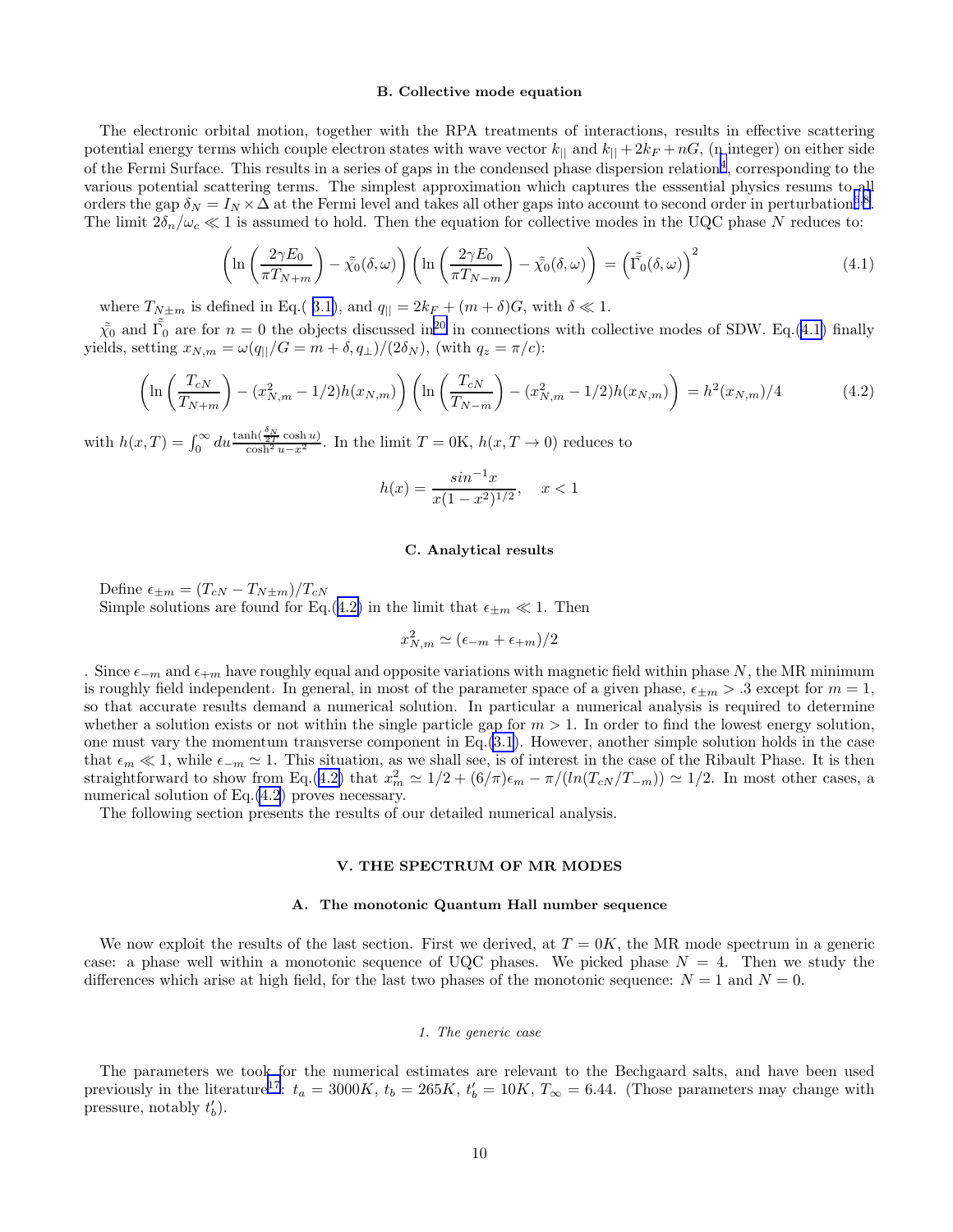The results are shown on Fig.(7). We find two modes, at  $q_{\parallel} = G$  or 2G which vary little with H, and a third mode, rather close to the upper edge of the gap, at  $q_{\parallel} = 6G, q_{\perp} = 0$ . This mode is yet another example of "contamination" by the Ribault phase  $N = -2$  discussed in the next subsection<sup>[9](#page-16-0)</sup>. It has a monotonic H negative variation, and drowns into the single particle continuum for  $H \lesssim 3.75$ T.



FIG. 7. Energy minima of the MR modes in phase  $N = 4$  of the monotonic Quantum Hall sequence  $(t_3 = t_4 = 0$ K). The lowest energy mode has  $q_{\parallel} = G$ , the intermediate energy MR mode has  $q_{\parallel} = 2G$ , the highest energy mode is field dependent and has  $q_{\parallel} = 6G$  and couples to the virtual phase at  $N = -2$ . It is due to "contamination" of the Ribault phase at  $N = -2$ 

We have looked for MR mode with  $q_{\parallel} = 8G$ , in phase 4, which might arise from contamination of the near-by Ribault phase  $N = -4$ , and found it did not exist in the absence of additional terms in Eq.([2.1\)](#page-2-0), but this mode will certainly become alive under  $presure<sup>13,9</sup>$  $presure<sup>13,9</sup>$  $presure<sup>13,9</sup>$  $presure<sup>13,9</sup>$  $presure<sup>13,9</sup>$ .

The RPA evaluation yields a MR minimum  $x_{5,1}^{min} \approx .4$ , located at  $q_{\perp}^{min} = .0178/b$  for  $H = 3.6T$ . By varying  $q_{\perp}$ around  $q_{perp}^{min}$  at fixed  $q_{|vert}$ , we can compute the transverse MR mode dispersion. We find a very large mass anisotropy  $m_\perp/m_{||}$   $_{N=5,m=1}$   $\simeq .9 \times 10^3$ , with  $m_{||} = \hbar \omega_{min}/v_F^2$ . The fact that  $x_{5,1}$  < 1/2 makes this MR mode a good candidate for the kind of specific heat anomalies discussed in ref<sup>([4](#page-16-0)</sup>). The mass anisotropy is larger for the mode  $q_{\parallel} = 2G$ , we find  $\simeq 2.25 \times 10^3$ . See Fig.[\(8](#page-11-0)). The MR energy  $\omega_{Nm}^{min}$  is discontinuous at the transition from N to  $N \pm 1$ . This contributes a (small) term, which corrects the mean field estimate to the transition latent heat. On the other hand,  $\omega_{4,6}^{min}$  goes continuously at the transition to  $N=3$  into  $\omega_{3,5}^{min}$  (i. e. a *distinct* MR with the *same* energy). The computed MR dispersion relation is shown on Fig.[\(8](#page-11-0)).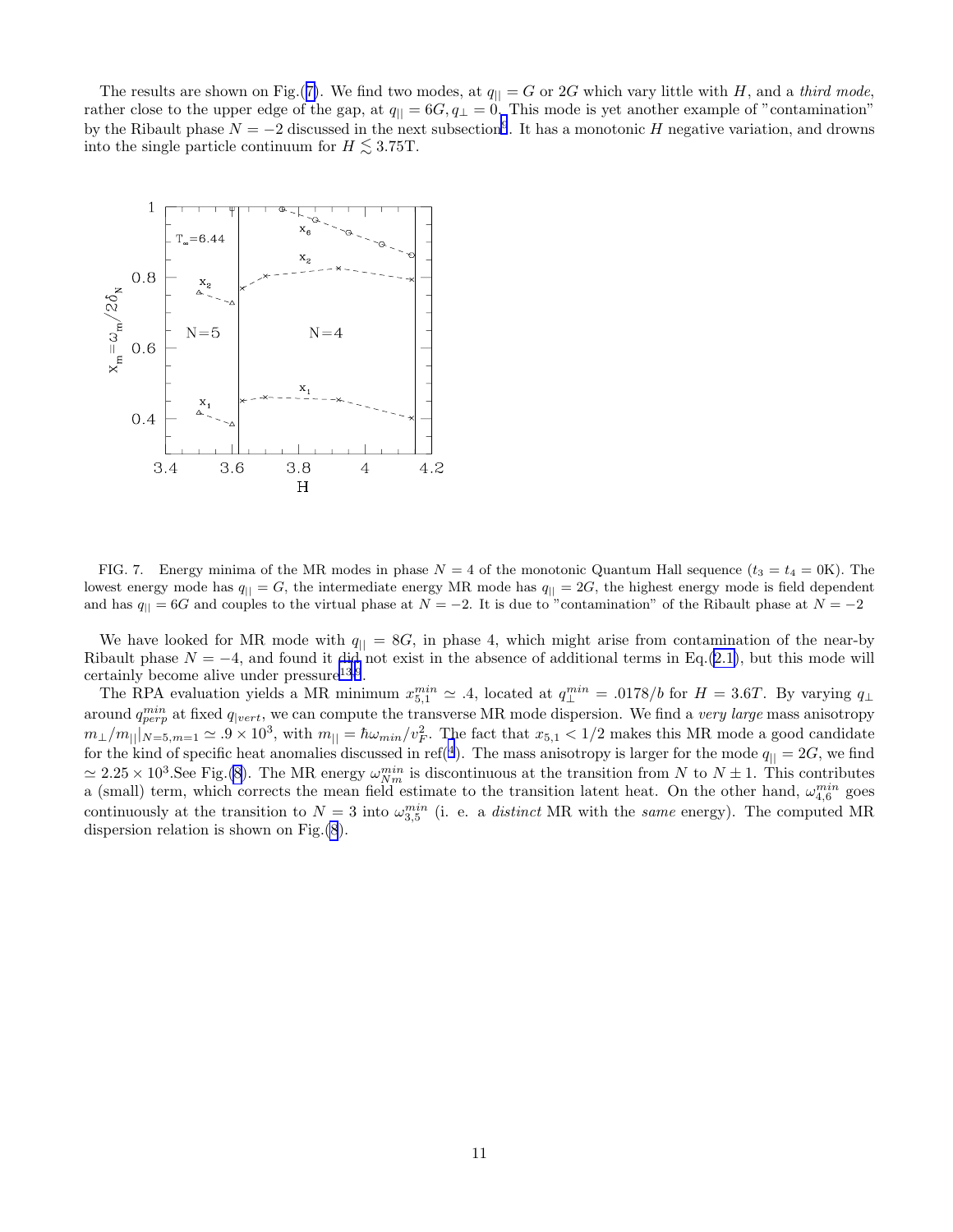<span id="page-11-0"></span>

FIG. 8. Dispersion of the MR modes in the transverse direction for the two low energy modes in UQC phase 5; crosses correspond to the mode with  $q_{\parallel} = G$ ; triangles correspond to the mode with  $q_{\parallel} = 2G$ ; results are similar for phase 4. The effective mass  $m_{\perp}$  is found to be about  $10^3$  larger than  $m_{\parallel}$ .

## 2. Large magnetic fields

The situation changes for  $H > 6.1$  T, the critical value for the transition from UQC phases 2 to 1. The reason for this change is apparent from the  $T(H)$  curve in Fig.([10\)](#page-12-0): in phase 1, the mode at  $q_{\parallel} = G$  continues to mix two virtual phases with free energies close to the the free energy of phase 1, i.e. phases 0 and 2. But the mode at  $q_{\parallel} = 2G$  mixes two virtual phases with widely different free energies: phase 0 (with free energy close to that of phase 1) and phase -1 which has a very low (virtual) ordering temperature  $T_{-1}$ . Similarly, in phase  $N = 0$ , both modes at  $q_{\parallel} = G$  and 2G mix a low energy phase (resp.  $N = 1$  and  $N = 2$ ) with high energy ones (resp.  $N = -1$  and  $N = -2$ ). As the free energy difference between phase  $N = 0$  and phase  $N = 1, 2$  increases rapidly as the field increases, the MR mode energies at  $q_{\parallel} = G$  and 2G increase rapidly with field. This is seen in Fig.[\(9](#page-12-0)).

The two MR modes which exist in the low field part of phase  $N = 1$  have different field dependences. The high energy mode, with  $q_{\parallel} = 2G$  increases its energy monotonically with field, at a rate  $\simeq 1.2\delta_1/T$ , then merges into the single particle continuum for  $H \gtrsim 7$  T. Then only one MR at  $q_{\parallel} = G$  survives, at lower energy, and with a non monotonic field dependence. In fact the rate of variation of  $\omega_{1,1}^{min}/2\delta_1$  is also large,  $\simeq -1.8/T$  for  $H \gtrsim 7.5$  T. For  $H \lesssim 6.5 \text{ T}, d\omega_{1,1}^{min}/dH \simeq .8\delta_1/T.$ <br>At the transition from  $N-1$  t

At the transition from  $N = 1$  to  $N = 0$ , at  $H \simeq 8.25$  T, two MR modes appear discontinuously. The MR at  $q_{\parallel} = G$ is 21% higher in energy in phase 0, and that at  $q_{\parallel} = 2G$  is close to the single particle continuum, at  $.95 \times 2\delta_0$ . In fact this latter mode is also connected to the "contamination" of the Ribault phase at  $N = -2$ , since it connects  $T_2$  and  $T_{-2}$  as described by Eq.([3.1](#page-3-0))<sup>[9](#page-16-0)</sup>. Both MR energies increase rapidly with H, at a rate  $\simeq \delta_0/T$  for the low energy mode,  $1.6\delta_0/T$  for the high energy one.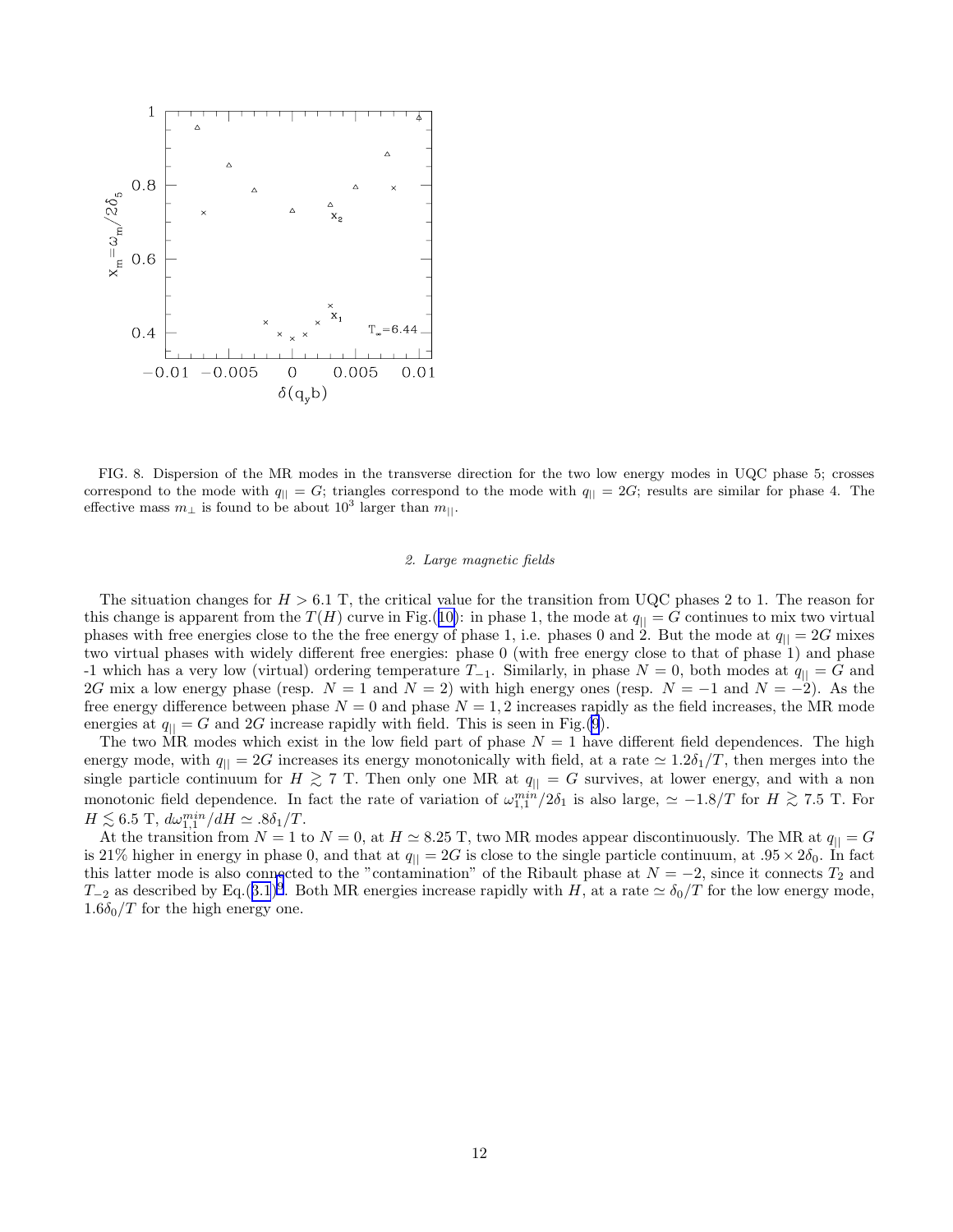<span id="page-12-0"></span>

FIG. 9. Variation of the MR energy minima with magnetic field at large fields. The lowest MR mode at  $q_{\parallel} = G$  in phase  $N = 1$  has a qualitatively different behaviour as a function of field than the mode at 2G in phase  $N = 1$  and those at G (low energy) and 2G (high energy) in phase  $N = 0$ . This behaviour stems from the network of real and virtual transition lines depicted in Fig.(10)

The last surviving MR dissolves into the single particle continuum for  $H \gtrsim 12.5$  T. For larger H the only collective modes left are the usual Goldstone modes at  $q_{\parallel} \ll G$ . Then the only specific features of the UQC left are small single particle energy gaps, at most an order of magnitude smaller than the FS gap, at large energies  $\hbar\omega_c$ ,  $2\hbar\omega_c$ , etc..



FIG. 10. Network of real and virtual transition lines of the UQC phase diagram at large fields. For  $H > 8.1$ T, the free energy difference between the thermodynamically stable phase  $N = 0$  and the unstable phases 1 and 2 increases rapidly with field.

The low energy physics of the  $N = 0$  phase for  $H \gtrsim 12.5$  T is thus identically that of an insulating SDW phase with perfect nesting FS.

The actual field values for which the MR mode drowns in the continuum in phase  $N = 0$  cannot be taken too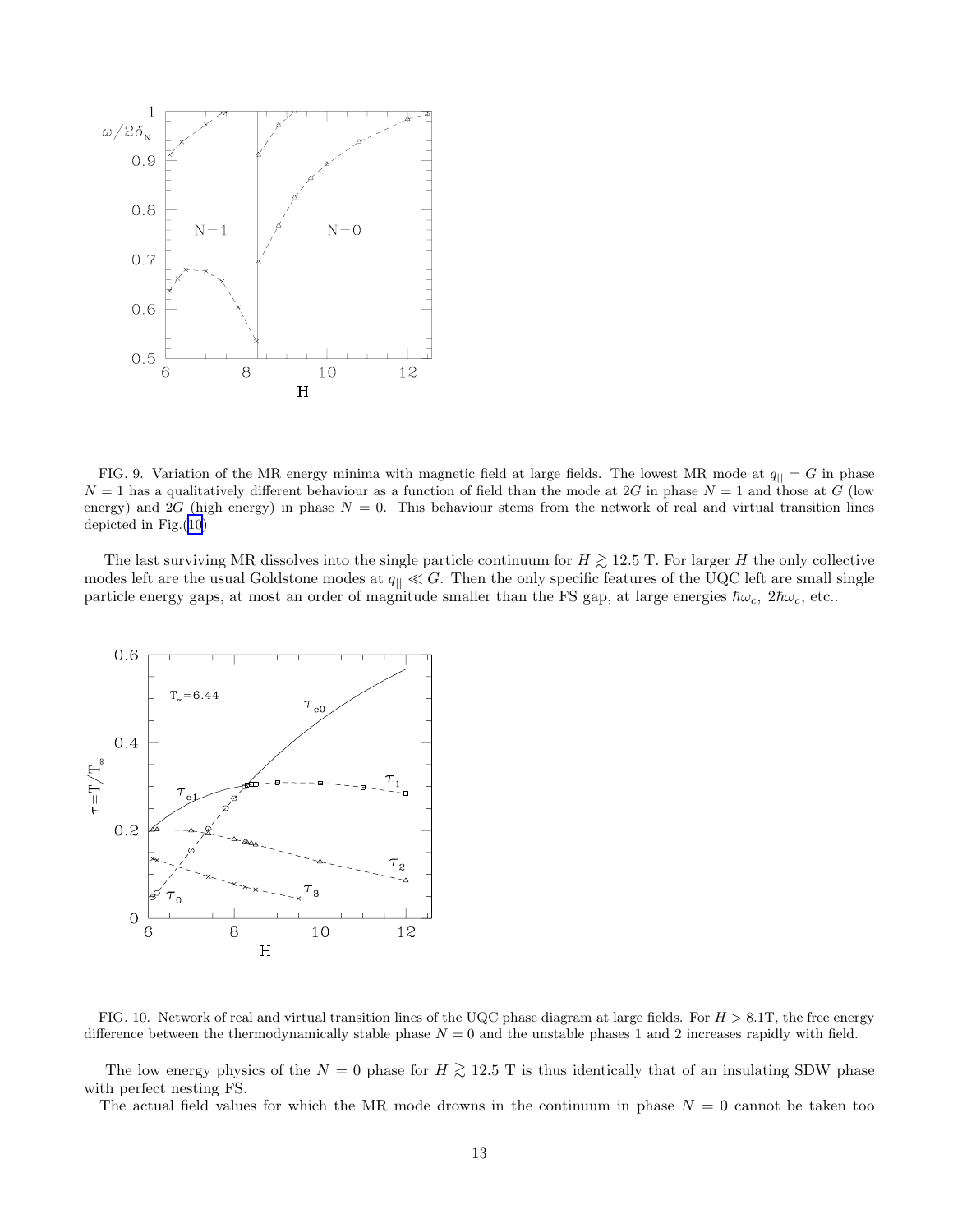seriously, since for that range of field values, the approximation  $2\delta_0/\hbar\omega_c \ll 1$  breaks down completely. However, the behaviour found above holds qualitatively since the approximation becomes good again at higher fields.

In this section, besides proving that within the RPA, more than one MR mode is usually alive in the single particle gap, at  $q_{\parallel} = G$  or 2G (possibly 3G, or 5, 6, 7, 8G etc. due to the vicinity of Ribault phases, as we shall see in the next section) and computing their energies as a function of field, we have derived for the first time numerical estimates of the very large effective mass anisotropy of the MR. We have described how, as the magnetic field increases, UQC phases at small quantum numbers progressively lose their MR and, above a threshhold field, retrieve a low energy excitation spectrum of a conventional SDW with perfect nesting. In the following, we examine how the situation changes in the case of the Ribault Phase.

#### B. MR modes of the Ribault Phase and neighbouring phases

We now turn to the Quantum Hall sign inversion phenomenon. Specifically, we are interested in the following Quantum Hall number sequence: ...6,5,4,-2,2,1, which corresponds to the UQC cascade shown on Fig.([1\)](#page-4-0)(Notice that no phase  $N = 3$  is thermodynamically stable in Fig.([1\)](#page-4-0)). Investigating the MR spectrum of phase  $N = -2$ , we now have, from  $Eq.(4.1)$  $Eq.(4.1)$ , the following possibilities:

- Both  $N+m$  and  $N-m$  are  $\leq 0$ . Then  $T_{N\pm m}$  are so small that no MR mode can exist within the single particle gap. This preclude MR modes to exist for  $m = 1$  or  $m = 2$ .
- Or  $(N + m)(N m) < 0$ . Then one of the virtual transition lines, say  $T_{-2+m}$  may be close to  $T_{c-2}(H)$ , but the other one is very close to zero. Then a MR mode may exist around  $q_{\parallel} = mG$ , with relative energy  $\omega_m/2\delta_2 \geq 1/\sqrt{2}.$

As a consequence, the MR spectrum in the Ribault Phase  $N = -2$  exhibits the following qualitative features<sup>[9](#page-16-0)</sup>: there are no modes at  $q_{\parallel} = G$ , or 2G but two higher energy modes exist at  $q_{\parallel} = 4G$  and  $q_{\parallel} = 6G$ ; they have large magnetic field dependences of opposite sign; the two modes cross roughly in the center of phase −2 in the phase diagram. In addition, we find a third, almost field independent MR at  $q_{\parallel} = 5G$  which was not described in ref.<sup>([9](#page-16-0)</sup>). In this latter work, Hall sign inversion was studied among a complete sequence of integers, as opposed to the sequence where one, or more than one, integer is missing, such as the sequence discussed here:  $...6, 5, 4, -2, 2, 1$ . In the latter case the mode  $q_{\parallel} = 5G$  is due to the existence of a virtual phase at  $N = 3 = -2 + 5$  the free energy of which is only slightly above that of phase  $-2$ : the two corresponding lines are practically parallel within the whole  $N = -2$  phase, while the "associate" phase at  $N = -7 = -2 - 5$  has very large free energy. i. e. very small values of  $T_{-7}$ . This is another case of contamination from a nearly stable phase. As discussed above, the corresponding MR mode is then field independent, and its value relative to the single particle gap of phase  $-2$  is close to  $1/\sqrt{2}$ . See Fig.([11\)](#page-14-0).

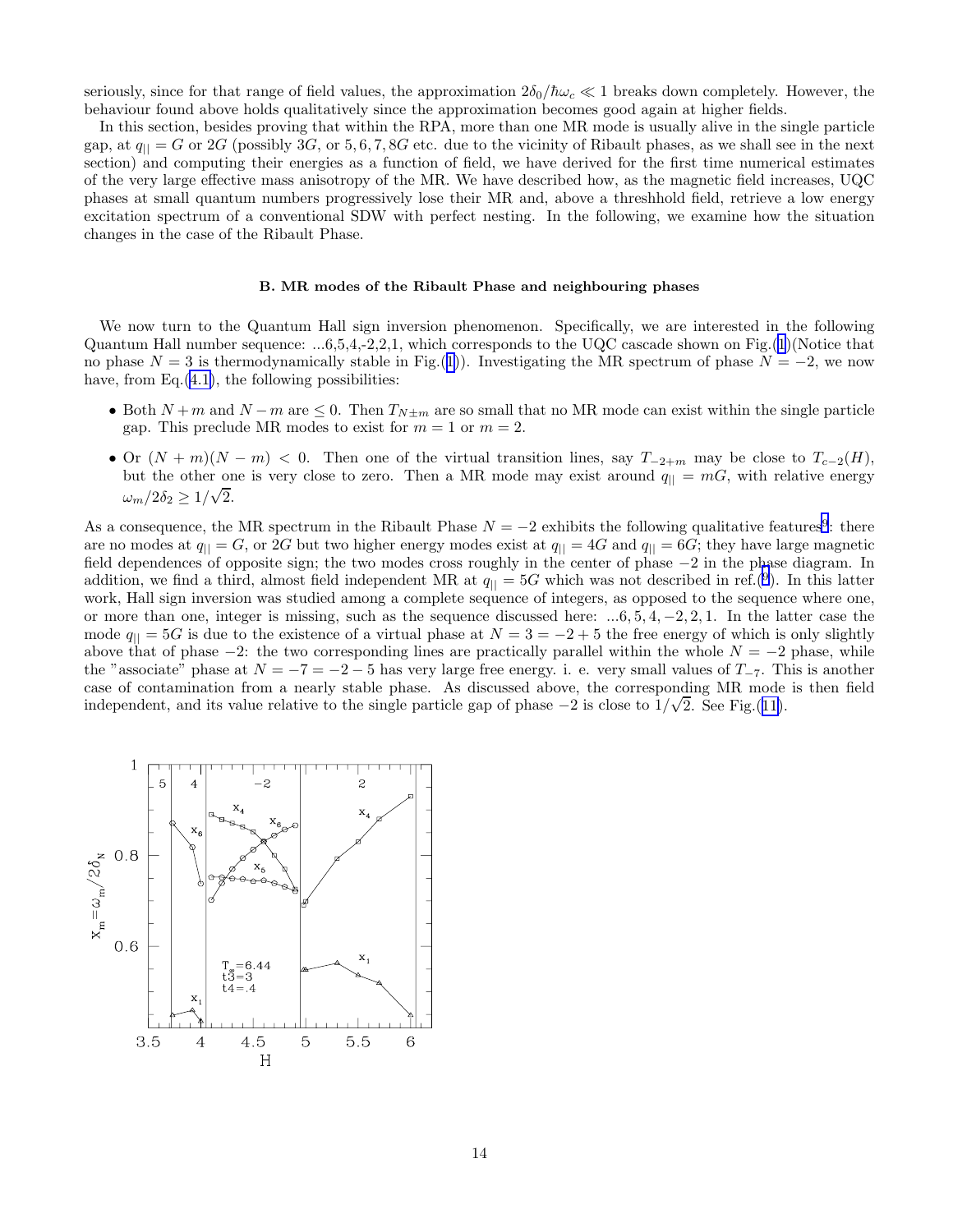<span id="page-14-0"></span>FIG. 11. Spectrum of MR energy minima in the Ribault phase  $N = -2$  for the following Quantum Hall number sequence:6,5,4,-2,2,1. Within phase  $N = -2$ , the MR modes at 4G (6G) mix a low free energy virtual phase  $N = 2$  (N=4) with a high free energy one,  $N = -6$  (N=-8). The almost field independent mode at 5G stems from the coupling to phase  $N = 3$ . The difference in free energy between phases  $N = 3$  and  $N = -2$  is almost constant.

Another feature apparent in Fig.(11) is the qualitatively different behaviour of modes at G and  $4G$  (resp  $6G$ ) as a function of magnetic field in phase  $N = 2$  (resp  $N = 4$ ). The reason for this difference in behaviour is that the mode at G couples two virtual phases with low free energies (e.g. phases 1 and 3 for the mode at G in phase 2); the latter vary with opposite sign as a function of magnetic field. On the other hand the mode at 4G in phase 2 couples two phases with very different free energies: low energy phase -2 and high energy phase 6. Then according to Eq.([4.2\)](#page-9-0), the low free energy virtual phase dictates its field dependence to the MR mode.

It is obvious that even richer MR spectra are expected when the FISDW phase diagram has more sign reversals. The closer those sign reversed phases in parameter space, the more complex the MR spectrum: this is because there are more virtual UQC phases with free energies close to that of the stable one. See for example the network of virtual transition lines within phase  $N = -4$  in Fig.(12).



FIG. 12. Network of virtual transition lines within phase  $N = -4$  for the Quantum Hall number sequence 6,5,-4,3,2,-2,1. The peculiar behaviour of MR mode 10 in Fig.([13](#page-15-0)) with field stems from the non monotonic variation of  $T_6(H)$ . MR mode 8 in Fig.([13](#page-15-0)), on the contrary is field independent because the two curves  $T_{c,-4}$  and  $T_4$  stay close to one another.

This network of virtual transition lines gives rise to the MR spectrum shown in Fig.([13\)](#page-15-0).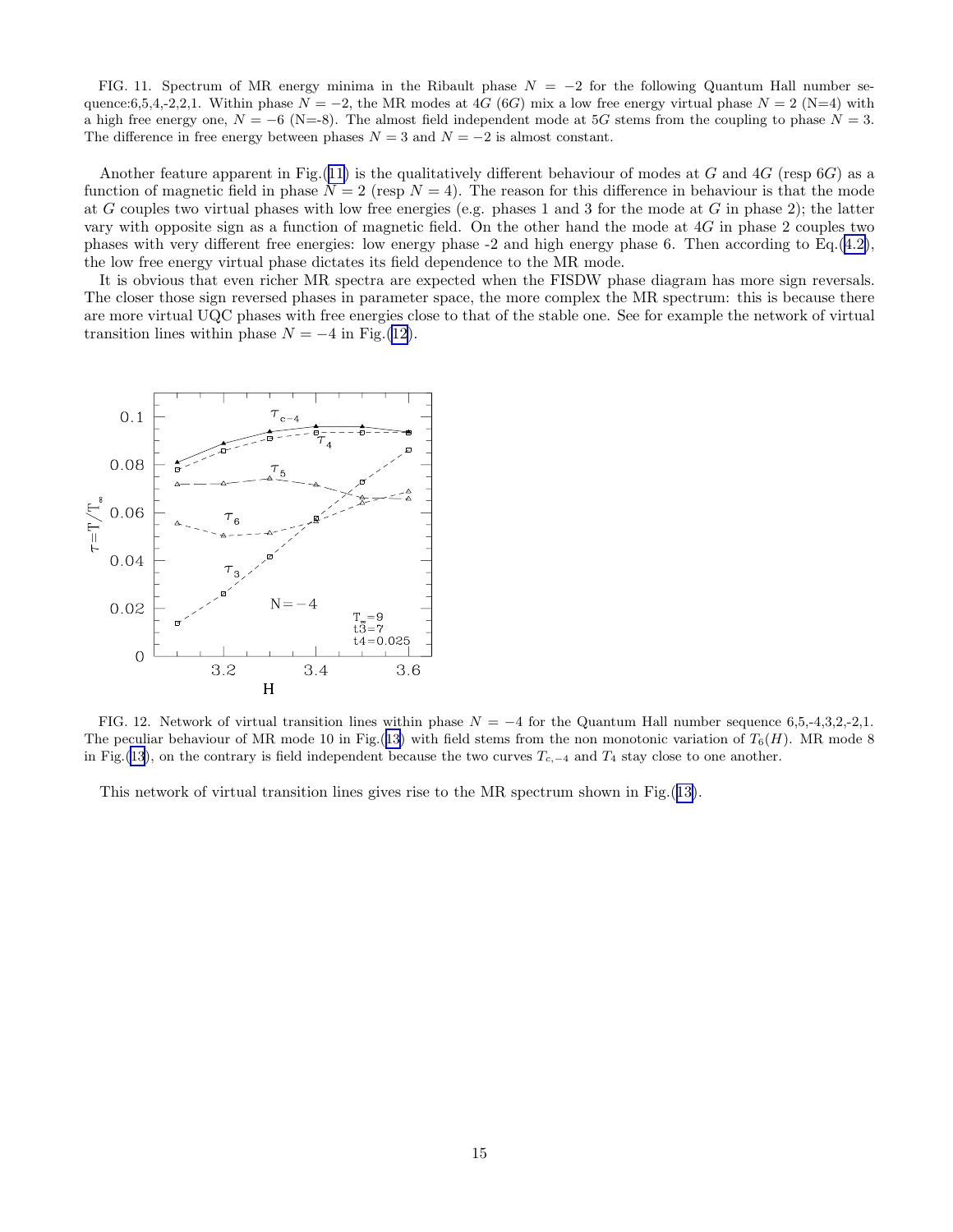<span id="page-15-0"></span>

FIG. 13. Spectrum of MR energy minima in the Ribault Phase -4 for the Quantum Hall number sequence 6,5,-4,3,2,-2,1. The loci of MR minima are one order of magnitude further away from the origin than the lowest MR minimum at  $q_{\parallel} = G$  in the generic positive phase.

## VI. CONCLUSION

In view of the renewed confidence in the Quantum Nesting Model as a valid description of the Field Induced Spin Density Wave phenomenon in Bechgaard salts, we have developped the theoretical consequences of the model as regards the collective modes of the UQC.

Our effort has developped in two main directions:

• We give detailed numerical predictions regarding the collective mode spectrum when the phase diagram has no FISDW with negative Quantum Hall number (monotonic Quantum Hall sequence). In that case we have proved numerically the existence, within the RPA, of a second MR mode with  $q_{\parallel} = 2G$  within the single particle energy gap, in the generic case. Both low energy modes at  $G$  and  $2G$  are almost field independent in the whole domain of stability of a given phase. In addition, a strongly field dependent mode at larger parallel wave vector may propagate within the single particle gap because of "contamination" from a virtual phase with negative Quantum Hall number, when the latter is almost stable. The mass anisotropy of the MR modes are computed for the first time. The parallel to in-plane transverse mass ratio is of order  $10<sup>3</sup>$ .

Then we have studied the MR spectrum of phases with quantum numbers 1 and 0, i.e. phases at large field (typically  $H \gtrsim 6T$ ). We show that the two low energy modes become field dependent, their energies increase with field and, in the case of the  $N = 0$  phase, they merge in the single particle excitation continuum. Above a threshold field which we have computed, the low energy physics of the FISDW is that of a perfectly nested SDW phase.

• We have turned to the case of the UQC phase cascade with Quantum Hall sign inversion. This unique phenomenon of the Quantum Hall Effect physics, observed only in the Bechgaard salts, leads to a different structure in the collective mode MR spectra of the sign reversed phases. There are no modes with  $q_{\parallel} = G$  or 2G; there are modes centered at larger wave vectors, with larger energies, and with different field dependences; in the case of cascades with various sign reversals, there might be four, or more, modes in the single particle gap with wave vectors an order of magnitude larger than in the monotonic cascade case.

In the course of this latter study, which involves two poorly known small parameters  $t_3$  and  $t_4$  which correct the normal metal electronic dispersion relation, we have shown that the cascade phase diagram, besides depending sensitively on  $t_3$  and  $t_4$ <sup>[13](#page-16-0)</sup> depends also sensitively on the electron-electron interaction parameter  $T_\infty$ : a change of this parameter by a factor 3 may suppress altogether the sign inversion phenomenon. The metal/UQC instability line does not scale with  $T_{\infty}$ .